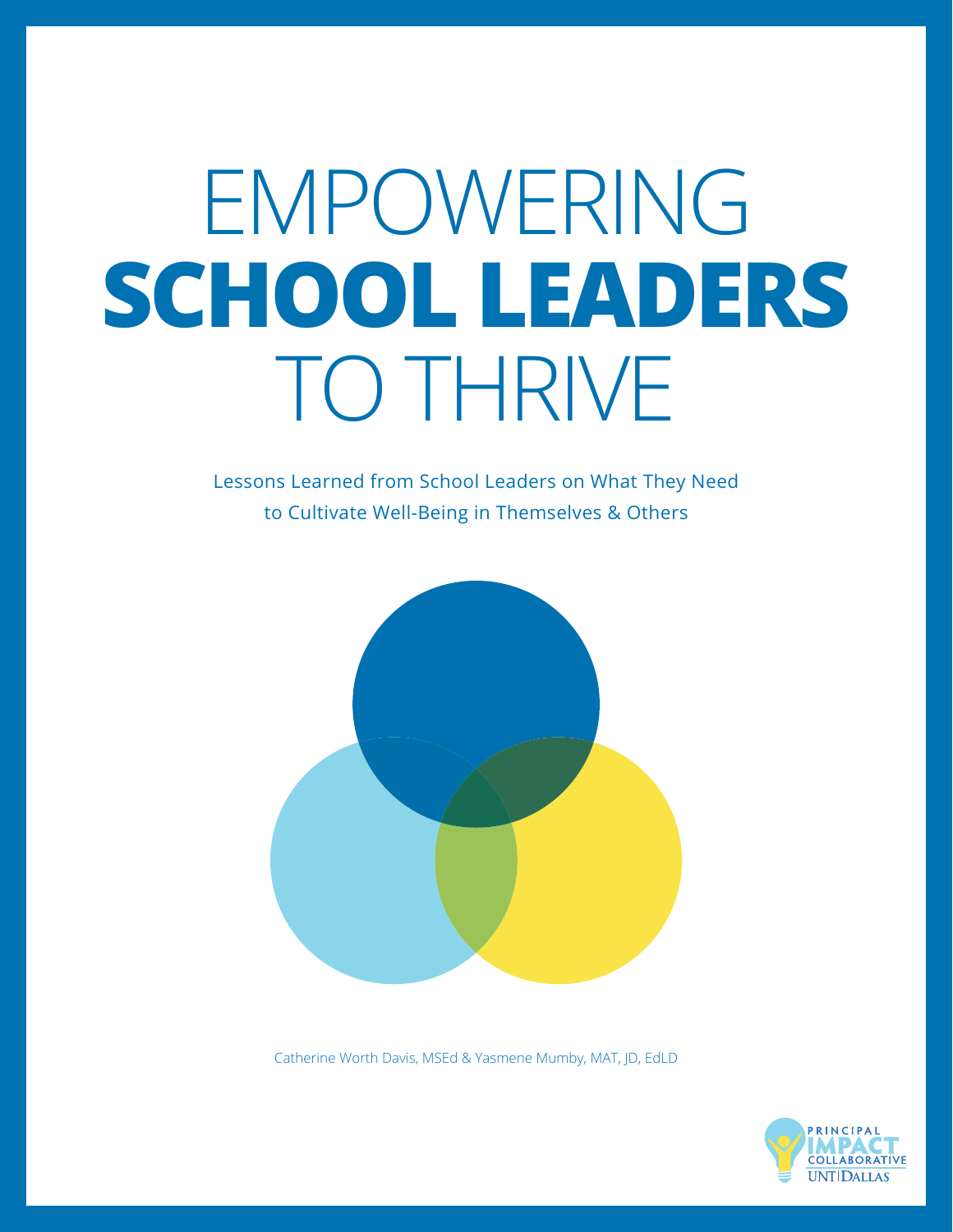Catherine Worth Davis, MSEd & Yasmene Mumby, MAT, JD, EdLD



Lessons Learned from School Leaders on What They Need to Cultivate Well-Being in Themselves & Others

Copyright ©2021 Principal Impact Collaborative *All rights reserved.*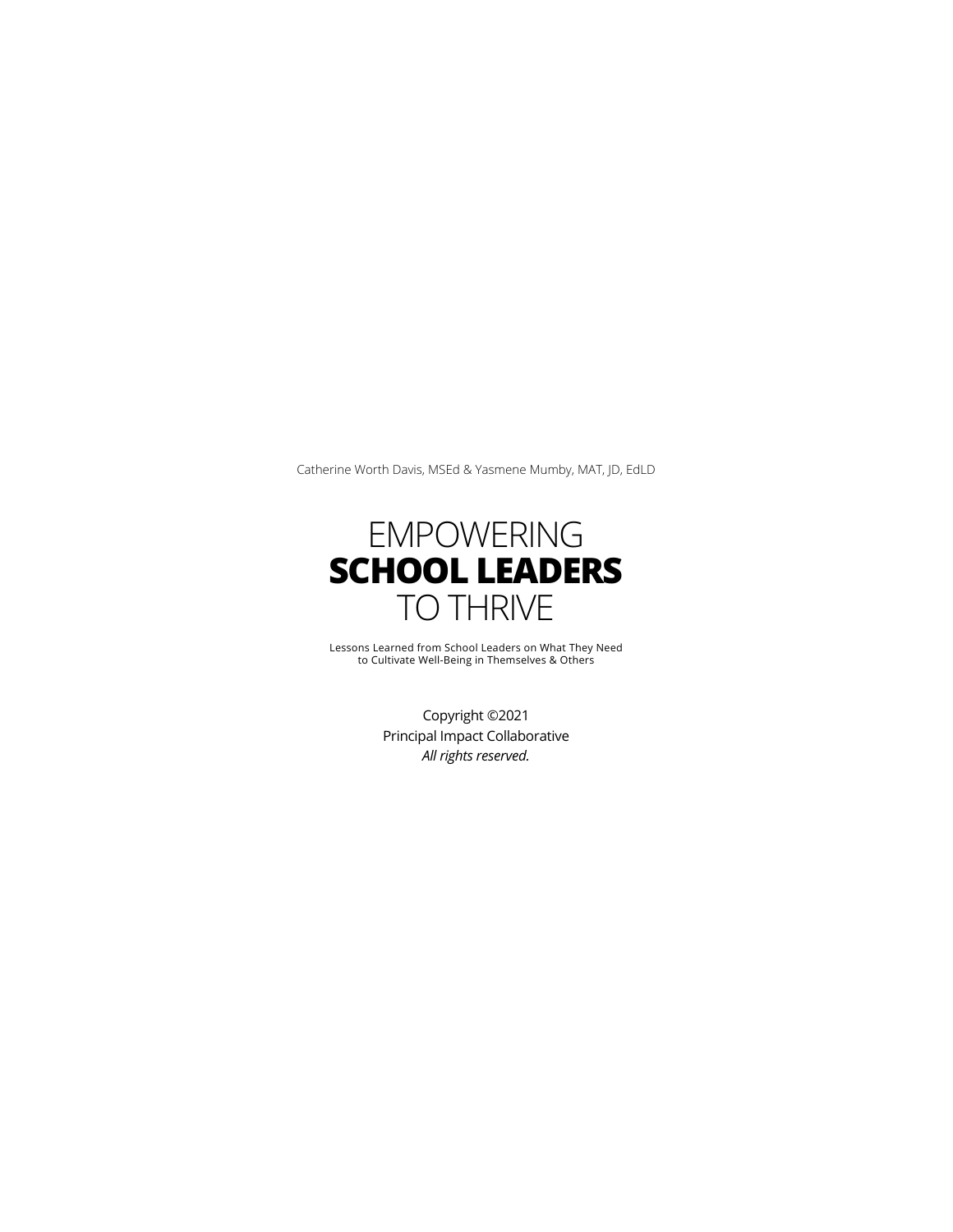### Executive Summary

In a year marked by unprecedented challenges and unending change, our public school leaders have bravely taken to the front lines in support of students, teachers and families throughout the community. The role of a principal has always been highly complex, but the Covid-19 pandemic, resulting economic recession, and ongoing organizing for racial equity, have required leaders to be bolder and more resilient than ever before.

While a strong instructional leader is important for students' academic outcomes, times like this expose the reality that this alone is not enough. The pandemic has deepened equity gaps and led to mental health crises among students and adults alike, which will surely reverberate through schools for years to come. To navigate the complex, human-centered nature of this work, we must also ensure principals have the emotional capacity to persist through the volatility themselves, the commitment to cultivate resilience in others, and the skills to inspire a campus culture where everyone can thrive.

The Principal Impact Collaborative at UNT Dallas (PIC) is an organization dedicated to improving outcomes for public school students by investing in the school leaders who serve them. Since program inception in 2016, PIC has focused intentionally on building principals' personal resilience and well-being as a core program pillar and a key lever for improving whole campus outcomes.

After five-years of pioneering a holistic leadership development model for public school principals, we recognize this work has many layers and complexities. At the same time, we are compelled by the possibilities that emerge when we create spaces for school leaders to thrive and are committed to empowering other organizations to do the same.

### Through this whitepaper, we hope to:

- 1. Elevate the voices of principals to illuminate the challenges they face preventing them from prioritizing their well-being
- 2. Share the enabling conditions emerging within our own programming that leaders need to effectively manage their well-being
- 3. Provide actionable recommendations for district and preparation programs to advance leader well-being without compromising results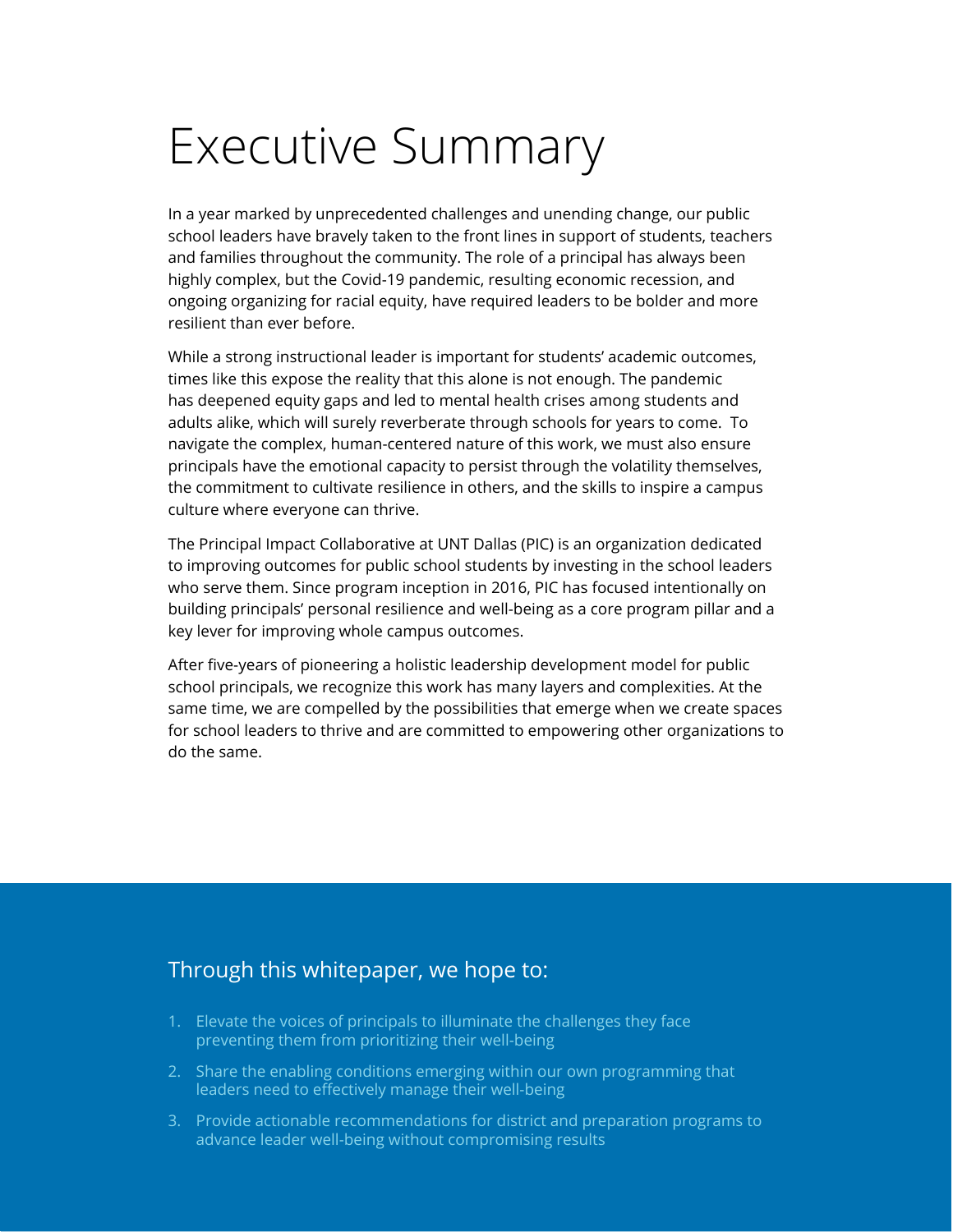### Through our research and focus groups with school leaders, the following **five key challenges** emerged that prevent leaders from prioritizing their well-being:

- 1. The meaning of "well-being" is inconsistent, lacking a common framework and language, across individuals and organizations
- 2. The complex, people-centered nature of the principalship creates an element of ambiguity, leading to "firefighting" and leaving principals feeling exacerbated, alienated, and burnt out
- 3. The "Super-Hero" personification of a principal puts well-being and achieving outcomes at odds
- 4. Many well-being supports tend to be misaligned to principal needs or lack followthrough, which leads to principals feeling undervalued or condescended
- 5. Lack of differentiated & responsive supports for Black and Brown principals leaves them to bear an even greater emotional burden and pressure to perform

### Our work in this area has also led us to identify **five key enabling conditions** leaders need in order to effectively manage their well-being:

- 1. Well-being should be defined as more than "self-care" and should acknowledge the holistic picture of what adults need to thrive
- 2. Supporting principal well-being is more effective when it is embedded in broader leadership development
- 3. Creating intentional time & emotionally safe spaces for principals to focus on their well-being allows them to do so purposefully and without guilt
- 4. Developing adults' capacity to manage their well-being takes time and positive reinforcement
- 5. Well-being is not "one-size-fits all" and requires a customized approach that honors personal identity and lived experiences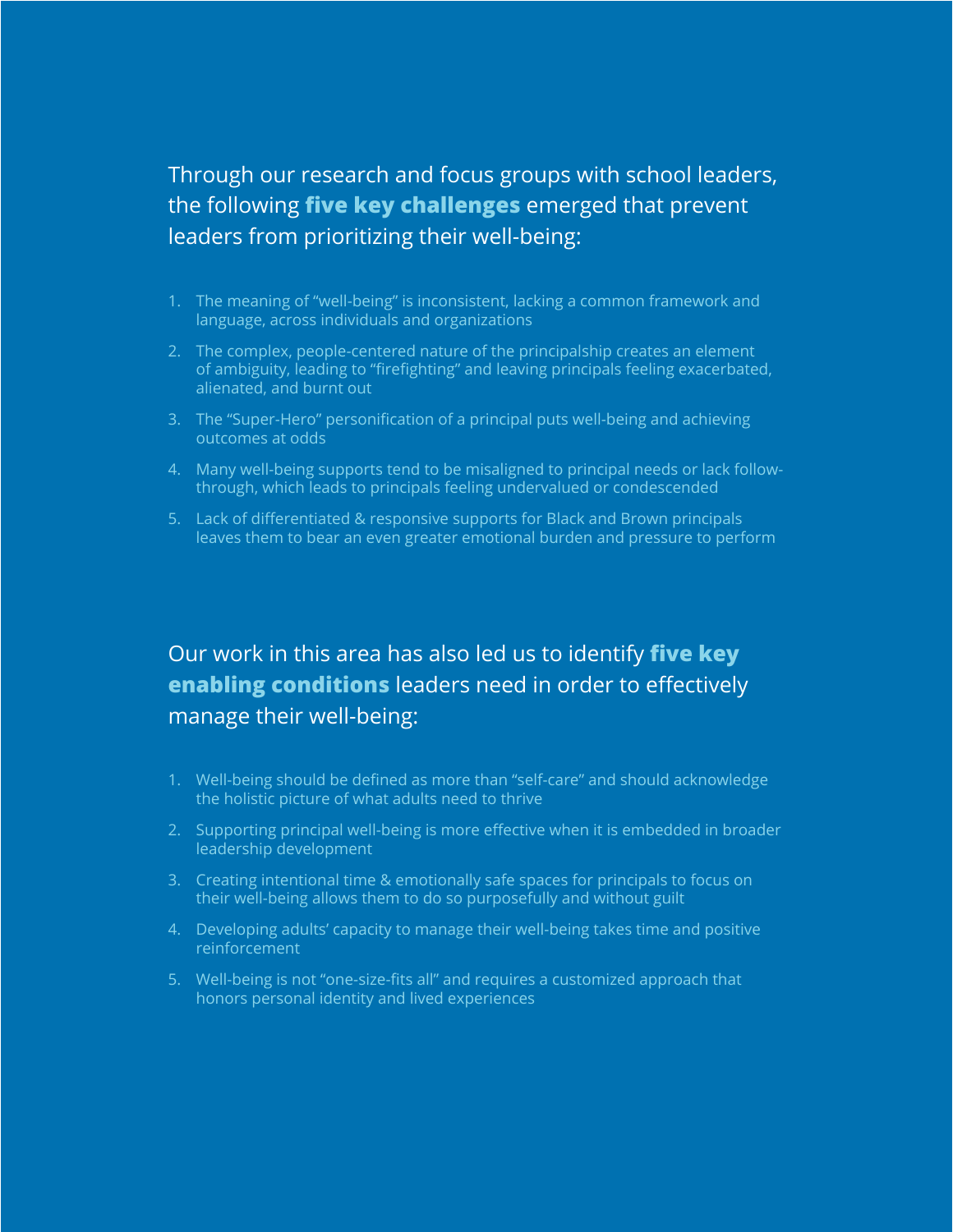### Lastly, we propose **five recommendations** for districts and preparation programs in order to prioritize school leader well-being in their organizations:

- 1. Acknowledge the tension between prioritizing principal well-being and campus outcomes, then work intentionally to create a more integrated vision and definition of success
- 2. Collect and include principal climate and well-being data in program evaluation and accountability systems
- 3. Develop mentorship and principal-coaching frameworks that explicitly include well-being
- 4. Create space for principals to "focus on the tough stuff"
- 5. Provide differentiated development opportunities, particularly on the basis of intersectional identity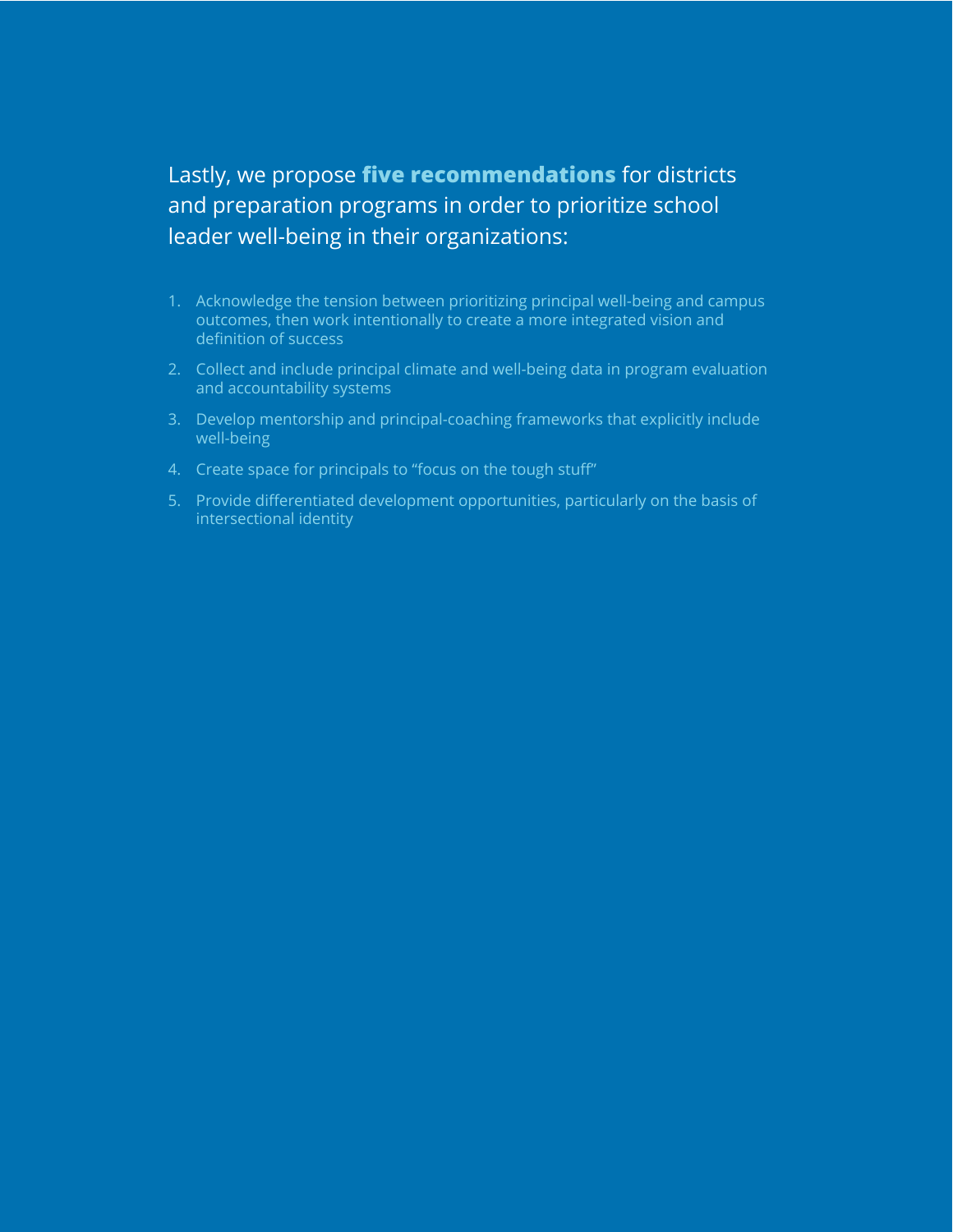# Call to Action: Student Recovery Hinges on the Recovering Educator Well-Being

As campuses everywhere begin to re-open their doors to students and teachers, nearly 18 months after being shuttered by the Covid-19 pandemic, school and system leaders continue to face new and complex challenges related to the recovery [and reinvention](https://static1.squarespace.com/static/55ca46dee4b0fc536f717de8/t/5ea333afbcf54e479b342873/1587753908967/Three+Jobs_Transcend_20200424.pdf) of our education system.

Students, on average, are likely to be coming into the 2021-2022 school year [five to](https://www.mckinsey.com/industries/public-and-social-sector/our-insights/covid-19-and-learning-loss-disparities-grow-and-students-need-help)  [nine months behind](https://www.mckinsey.com/industries/public-and-social-sector/our-insights/covid-19-and-learning-loss-disparities-grow-and-students-need-help) academically—a figure that grows when looking specifically at Black and Brown students.<sup>1</sup> An estimated  $48\%$  of students are likely to be suffering from pandemic-related mental health issues, and many continue to cope with the trauma from a year marked by loss, isolation, financial strife and our nation's long overdue emergent racial reckoning with inequity and injustice.[2](#page-31-0) With the [heaviest toll](https://www.mckinsey.com/industries/healthcare-systems-and-services/our-insights/returning-to-resilience-the-impact-of-covid-19-on-behavioral-health) from the pandemic and resulting school closures taken on our most marginalized communities, an estimated [3 million students](https://bellwethereducation.org/publication/missing-margins-estimating-scale-covid-19-attendance-crisis#Introduction) may have disappeared from the system altogether. $34$  The stakes are high and the margin-of-error is slim when it comes to charting the path forward.

At the same time, our educators on the front lines are experiencing the lowest morale on record. Exhausted by a year of [long hours](https://www.rand.org/pubs/research_reports/RRA168-4.html) due to ever-changing instructional models and safety protocols, struggling to emotionally support and maintain meaningful connections with students, educators have worn the burden of the last year in more ways than most.<sup>[5](#page-31-0)</sup> As of May 2021, [Rand Corp](https://www.rand.org/pubs/research_reports/RRA1108-1.html) found that 92% of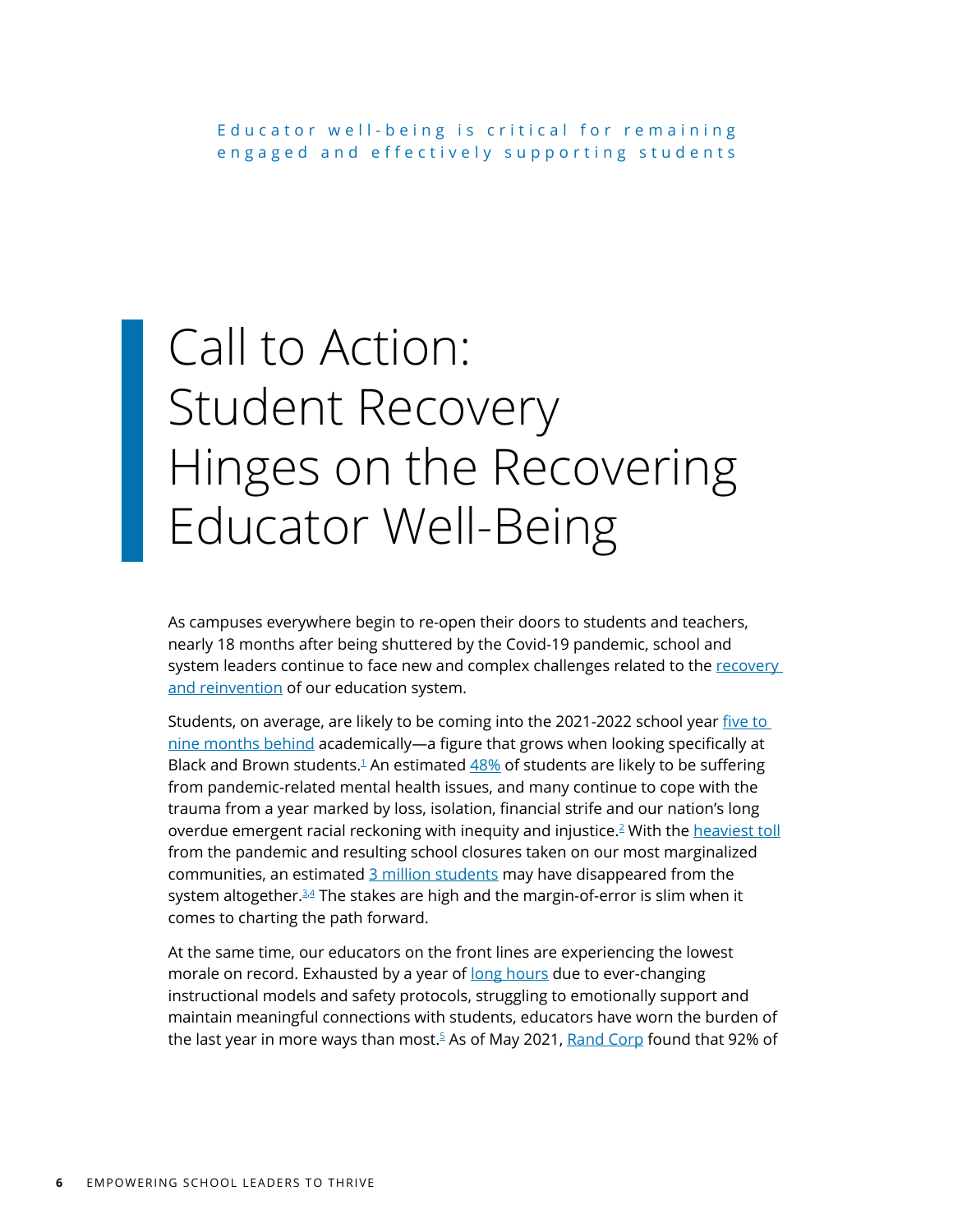educators believe their job is more stressful now than prior to the pandemic, and are now nearly three times more likely to experience symptoms of depression than adults in other professions. These worrisome figures are likely to play out negatively in the classroom, ultimately resulting in [new vacancies](https://www.rand.org/pubs/research_reports/RRA1108-1.html) once the dust settles. $62$  $62$  This is a national issue that will have ramifications far beyond our education system, and should be alarming to us all.

Today's systems leaders are facing an essential tension: balancing equitable student academic recovery, while also rebuilding the morale and well-being of their human capital. As school and systems leaders grapple with strategic decision-making surrounding their rebuilding efforts, this is [one of a few](https://drive.google.com/file/d/16W5sqqk1u6CeNYXc-BGYsLnj2Dn5lTxx/view) *key* tensions that must be acknowledged as a [paradox](https://www.learninginnovationslab.org/3235-2/) rather than a polarity[.8](#page-31-0)

The long-game is critical here, and addressing student needs without also prioritizing the wellbeing of adults is nothing more than a short-term bandage. Schools are the cornerstones of our communities, and even the most well-intentioned efforts that fail to deliver on a ["both/and" solution](https://hbr.org/2016/05/both-and-leadership)  will likely exacerbate inequities across students, teachers, and families alike, compromising the long-term recovery across so many aspects of our society. In fact, scholars suggest an essential tenet of strong leadership is the ability to build dynamic [equilibrium](https://hbr.org/2016/05/both-and-leadership) between tensions. This is done by actively recognizing conflicting imperatives (here, student and adult needs), while at the same time working to identify and leverage the connections that allow a leader to move forward faster.<sup>[9](#page-31-0)</sup>

Who do we see as the single most important linchpin to creating a dynamic equilibrium between student and adult needs in schools?

### **The school principal.**

### National State of Our Teachers

### **92%**

believe their job is more stressful post pandemic

### **3x**

more likely to experience symptoms of depression

### **1 in 4**

say they plan to leave the role within the year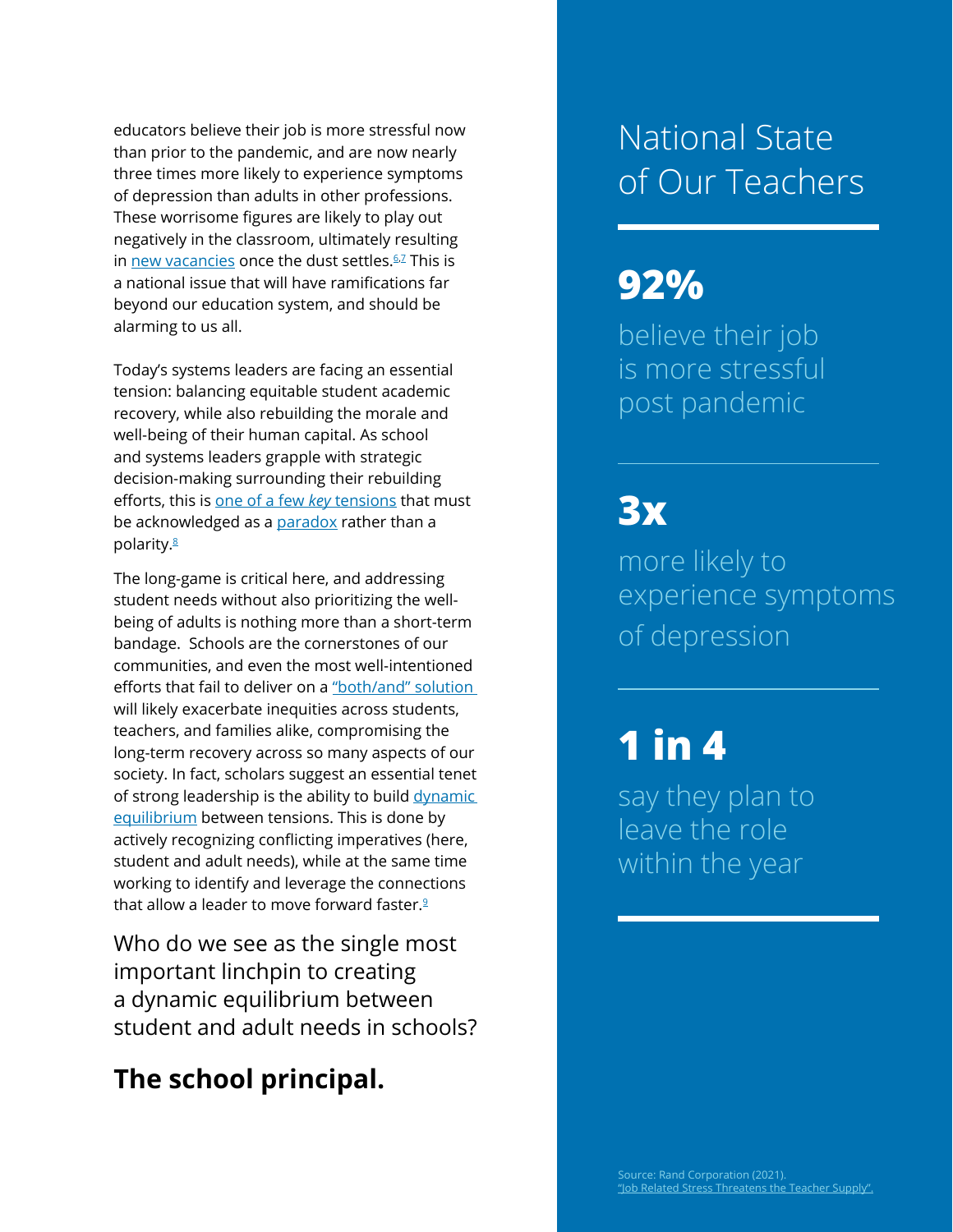Prioritizing leader well-being is critical for the success of the leader, and ultimately the success of the campus.

# Its Starts at the Top: Creating More Resilient Schools

The [Principal Impact Collaborative at UNT Dallas](http://www.principalimpactcollaborative.org/) (PIC) works intimately with school leaders from across North Texas to drive impactful change on their campuses. Since program inception in 2016, PIC has focused intentionally on building principals' personal resilience and well-being as a core pillar of the program model and a lever for improving whole campus outcomes. The rationale is two-fold, with a nod towards creating greater dynamic equilibrium in schools.

First, we know that in order to effectively lead, leaders must prioritize their own social-emotional health. This allows for greater engagement, creativity, adaptability, strategic decision-making and, ultimately, long-term sustainability in their role.<sup>10</sup>

We also know an investment in leader well-being is a compounding investment in the social-emotional health of <u>teachers and students.<sup>[11](#page-31-0)</sup> Thi</u>s is particularly true today, as pandemic-era stress, burnout and depressive symptoms among teachers are [significantly more likely](https://www.rand.org/pubs/research_reports/RRA1108-1.html) to occur when they do not feel their well-being is supported by their administration. $6$ 

On campuses where the principal possesses the awareness and skills to effectively prioritize their own social-emotional health, they are more likely to set the enabling conditions where their staff can do the same for themselves and their students.<sup>[12](#page-31-0)</sup>

There is also evidence suggesting this creates a ripple effect that positively impacts student academic and community outcomes. A recent [study](https://www.wallacefoundation.org/knowledge-center/pages/how-principals-affect-students-and-schools-a-systematic-synthesis-of-two-decades-of-research.aspx) from the Wallace Foundation found that replacing a below average principal with a high-performing principal leads to almost three extra months of learning for students. One of the four characteristics they found to be related to principal effectiveness: ability to build a productive climate[.13](#page-31-0)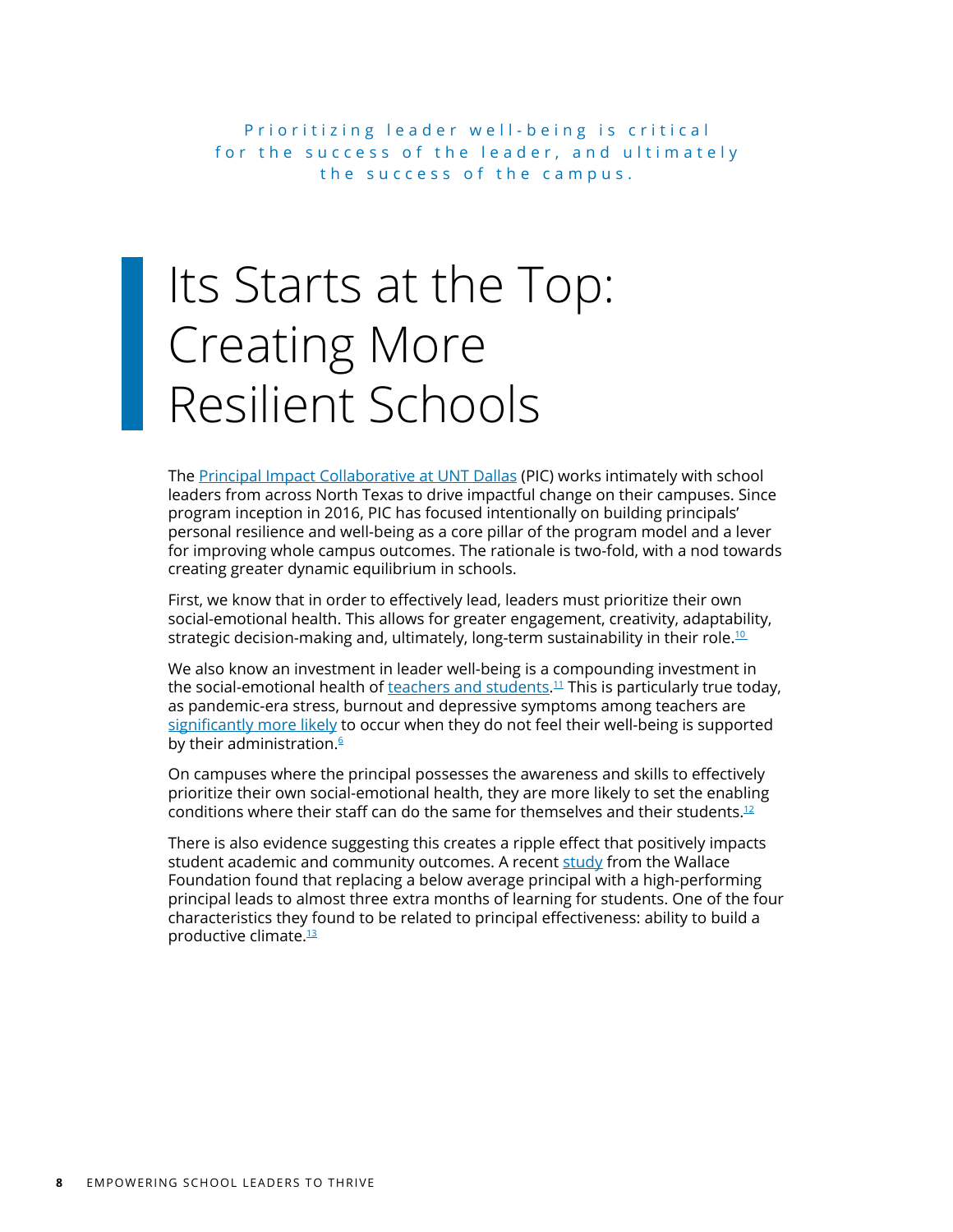Additionally, a [study](https://casel.org/wp-content/uploads/2016/01/meta-analysis-child-development-1.pdf) by CASEL found that students with access to social-emotional supports in school, on average, demonstrate 11 percentile-point gains in academic achievement over those who do not have the same access.<sup>[14](#page-31-0)</sup> Principals with higher social-emotional competencies are also likely to build stronger connections to communities, including partnerships with out-of-school programs and community agencies, $11$  which are an essential tenet of post-Covid recovery.

Without strong and resilient leaders at the helm of our schools, we believe the status quo will maintain, and we run the risk of never recovering for students and communities what has been lost over the last eighteen months.

### Effects of An Unsupportive Administration on Teachers

**19% 14%**

More Likely to Experience **Feelings of Burnout**



More Likely to Experience **Frequent Job Related Stress**



A

More Likely to Experience **Difficulty Coping with Stress**



More Likely to Experience **Symptoms of Depression**

Source: Rand Corporation (2021). "Job Related Stress Threatens the Teacher Supply".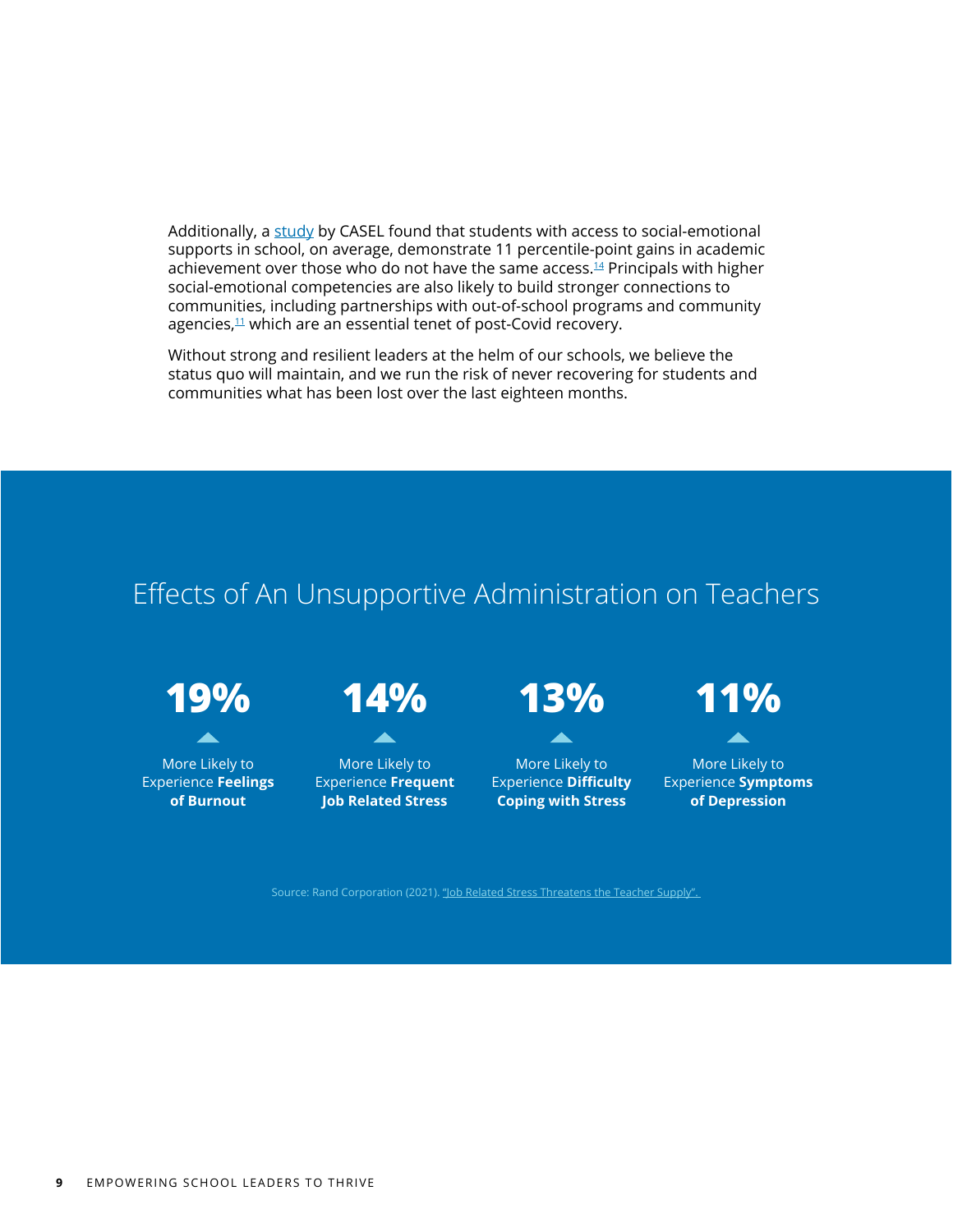### Educator Morale: National Data Compared to PIC Results

#### **In May 2020,**

Nationally **54%** of administrators report a decline in their morale and **45%** say the pandemic is prompting them to leave their role sooner.

At the same time, **PIC principals** reported less work-related stress and feeling more empowered to persist since they began the program prior to Covid-19



Feel less work-related stress as a school leader



Feel more empowered to persist as a school leader

#### **In May 2021,**

#### Nationally **92%** of

teachers feel their job is more stressful than prior to the pandemic.

#### Teacher morale on **PIC led campuses** has remained stable since prior to the pandemic





**WE ARRY MET AS ONE OF STRONG WARREN** We of educators selecting Agree or Strongly Agree

Note: The PIC data above represents snapshots in time that are consistent with the available national data. The longitudinal data on PIC teacher morale is from our 2019 Cohort, who was in their first year of programming in Fall 2019 (pre-pandemic). We recognize that the comparison between stress and morale is imperfect; however, we believe that the relation between the two allows us to make comparative inferences. While there is currently no dataset that provides 1:1 comparison between national and local data, PIC is working to build our body of data so that we can provide a more accurate analysis.

Sources: Nationally representative EdWeek Research Survey, 2020. n=447 [28](#page-32-0) [Rand Corporation \(2021\). "Job Related Stress Threatens the Teacher Supply](https://www.rand.org/content/dam/rand/pubs/research_reports/RRA1100/RRA1108-1/RAND_RRA1108-2.appendixes.pdf)". <sup>3</sup> PIC 2019 Cohort End-of-Year Staff Surveys, May 2019 - May 2021. [30](#page-32-0)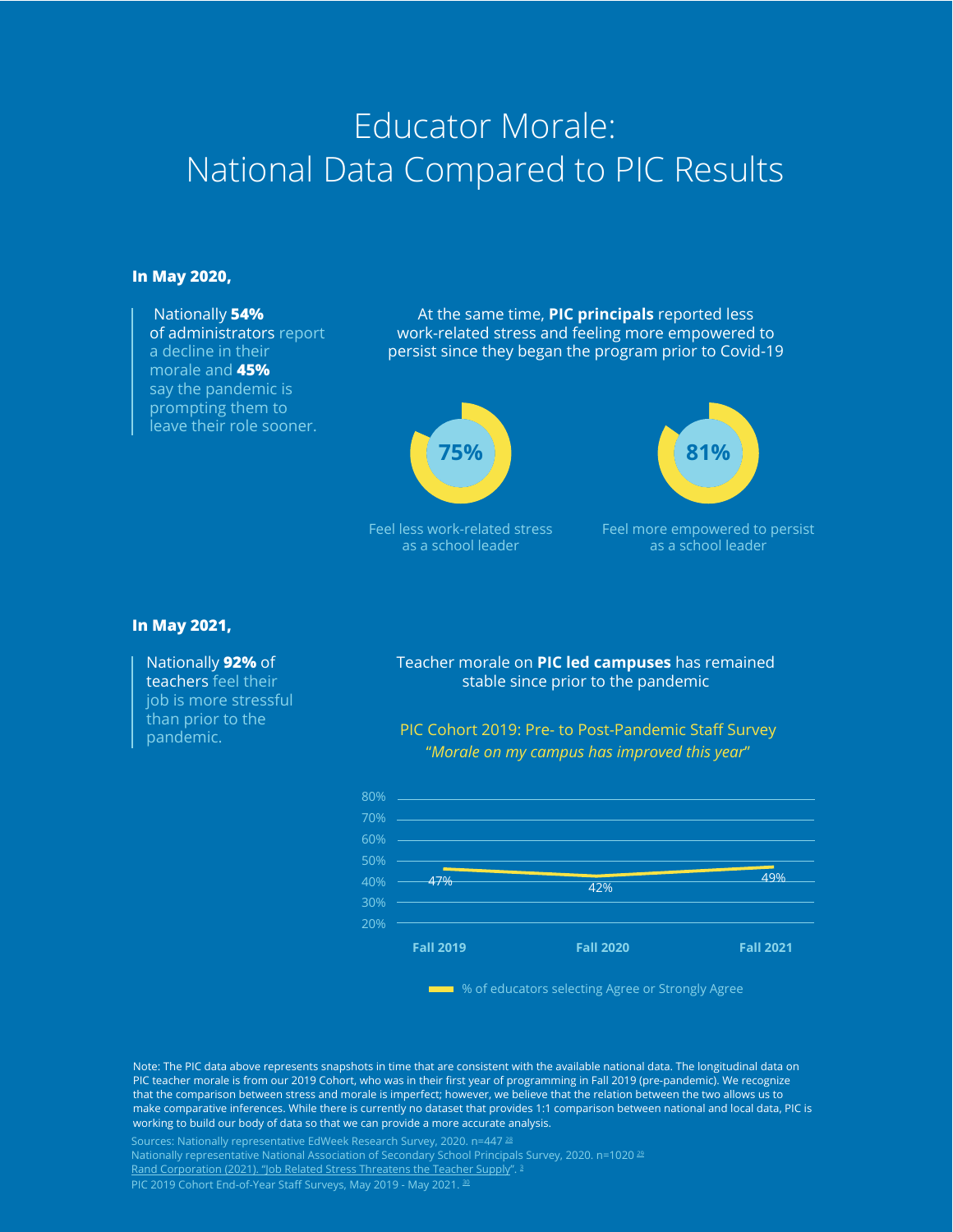# of Well-Being

After a year of enduring the Covid-19 pandemic, **PIC school leaders have continued to foster resiliency on their campuses through a maintained commitment to well-being for themselves and for their staff.** These data are a welcome reprieve from educator data nationally, which shows drastic declines in morale, exacerbated by a perceived lack of support from campus administrators.

**86%** Awareness Awareness of PIC principals believe they are more aware of their well-being since beginning PIC **71%** Modeling of staff on PIC campuses believe their principal models the importance of well-being for staff **67%** Support of staff on PIC campuses feel supported by their principal to manage their own stress & well-being **Culture 66%** of staff on PIC campuses believe their principal has created a campus culture of resilience

The effects of the pandemic on our schools are countless and are sure to reverberate for years to come. However, we have seen glimmers of hope in our program data provoking us to double down on the claim that prioritizing leader wellbeing is critical for the success of the leader, and ultimately, the success of the campus.

For example,

- In May 2021, despite the pandemic, 83% of all PIC principals reported feeling *more* empowered to persist in their role and 67% reported less work-related stress since starting the program prior to the pandemic; $15$
- 71% of staff on all PIC-led campuses felt their principal modeled the importance of wellbeing and 66% feel their principal created a culture of resilience on their campus; $16$
- 60% of staff on all PIC-led campuses feel that morale at their school has *improved* over the last year;<sup>[16](#page-31-0)</sup>
- Despite ambiguity and pressure facing teachers everywhere, 69% of staff on all PIC-led campuses feel empowered by their principal to take risks and try new things in order to better serve students.<sup>[16](#page-31-0)</sup> We see this as a byproduct of a more resilient campus culture and believe it will be an important enabling condition for teachers as they navigate the ambiguous road ahead.

**11** EMPOWERING SCH[OO](#page-31-0)L LEADERS TO THRIVE (principal n=36, staff n=1323).15, 16Source: PIC End-of-Year Principal & Staff Surveys, May 2021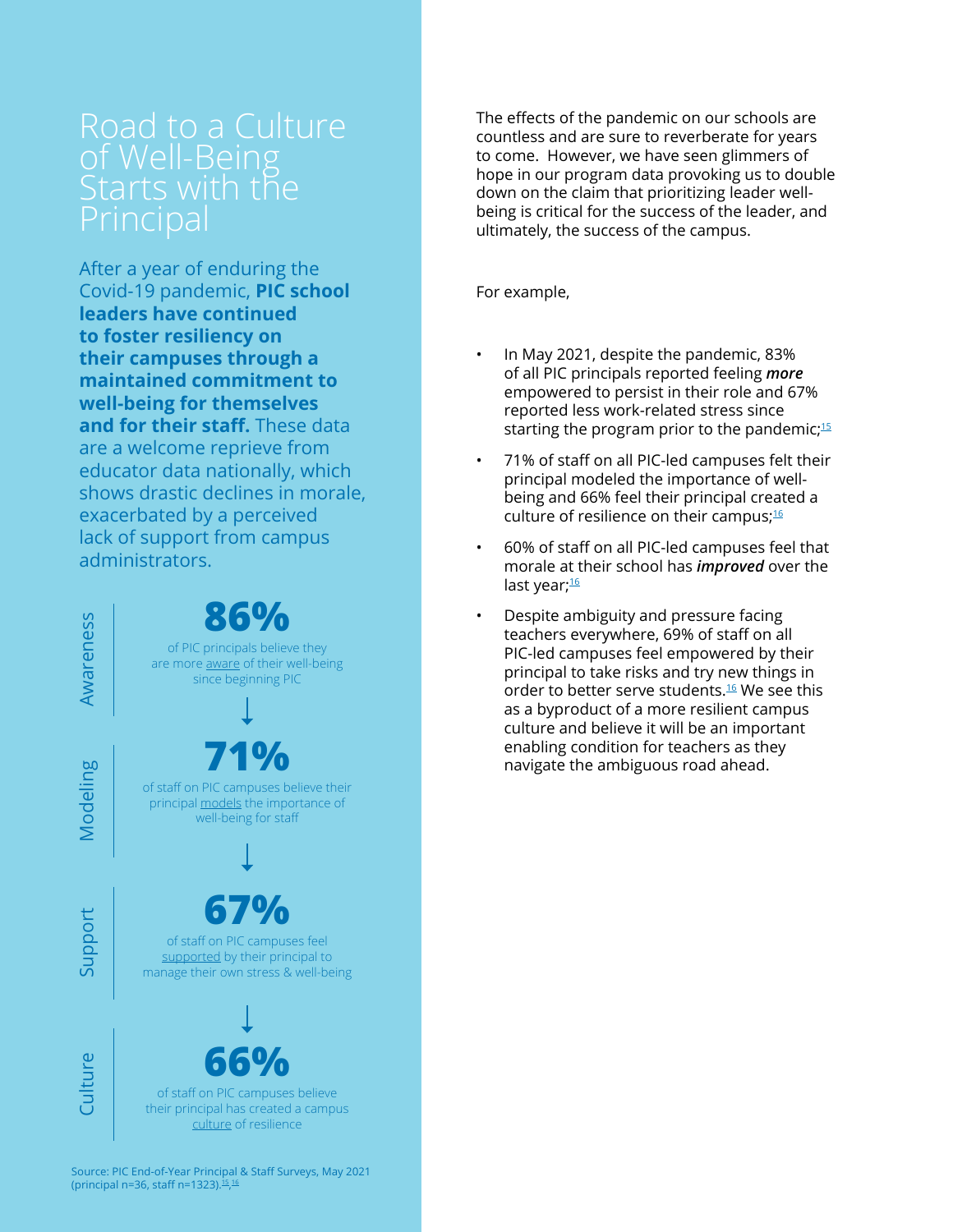Though the last eighteen months have been nothing short of harrowing, most principals would agree that it is simply a gargantuanscale representation of the many smallerscale challenges they are forced to reckon with on the job each day. We believe that if there is a true desire to recover what has been lost, our education institutions and systems cannot go back to the old way of operating. Focusing solely on academic recovery and campus outcomes is insufficient.

We must also account for the complex, human-centered nature of the work and ensure that we are equipping every educator with the skills they need to be resilient today and in the future.

After five-years of pioneering a holistic leadership development model for school leaders, we recognize this work is comprised of many nuances and complexities—many of which we ourselves are still understanding. At the same time, we know intimately the importance of creating space for school leaders to thrive and have set out to codify what we have learned in a way that empowers others to do the same.

### About our Methods

*The data, findings and recommendations discussed in this report represent a synthesis of five years of qualitative and quantitative program data from The Principal Impact Collaborative, combined with existing research that is currently present in the field. The authors of this report drew from quantitative program outcome data, historical qualitative data and input from program participants, as well as a series of focused group conversations and interviews, led by Dr. Yasmene Mumby, with 9 PIC participants and alumnae, 4 district leaders and 2 leaders of educator preparation programs.*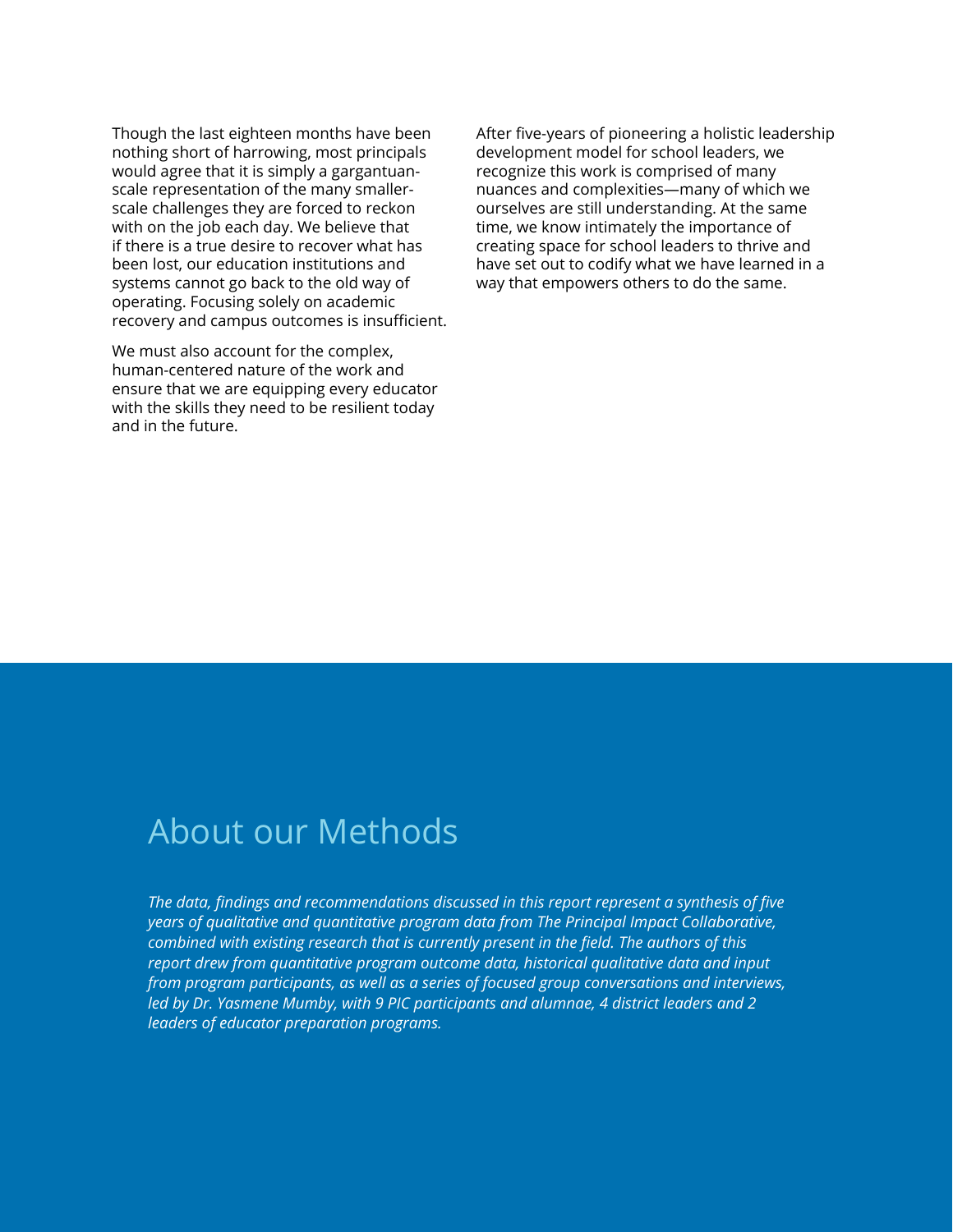# Five Challenges to Maintaining Well-Being for School Leaders

*We believe that the challenge of improving school leader well-being requires taking a human-centered approach towards understanding what is currently standing in the way. Our goal is to elevate the voices of our school leaders, in an effort to bring others more proximate to the challenges they see standing in their way of thriving. Our focus group discussions with leaders surfaced the following challenges:*

### 1. The meaning of "well-being" is inconsistent, lacking a common framework and language, across individuals and organizations

Principals recognize and appreciate the increased discussion surrounding "well-being" over the last 18 months. However, as a relatively new term in education circles, most districts and preparation programs have yet to adopt a common definition or framework for what "well-being" truly means or looks like in practice.

In fact, most principals report never discussing well-being at all during their principal preparation programs. As one principal said,

#### *"I don't ever remember talking about well-being in my prep programs. They spared no expense on building my instructional and organizational leadership, but they don't teach you anything about what it takes to actually persist in the job."*

This creates a shaky foundation for principals that prevents them from proactively preparing to manage the inherent workload and stress of the role. We also see this play out nationally, even prior to the pandemic, as the average 5-year retention rate for principals is only  $30\%$ .<sup>17</sup> Similarly, besides a promotion, DFW-area principals named work-life imbalance as the leading driver that would prompt them to leave the role.18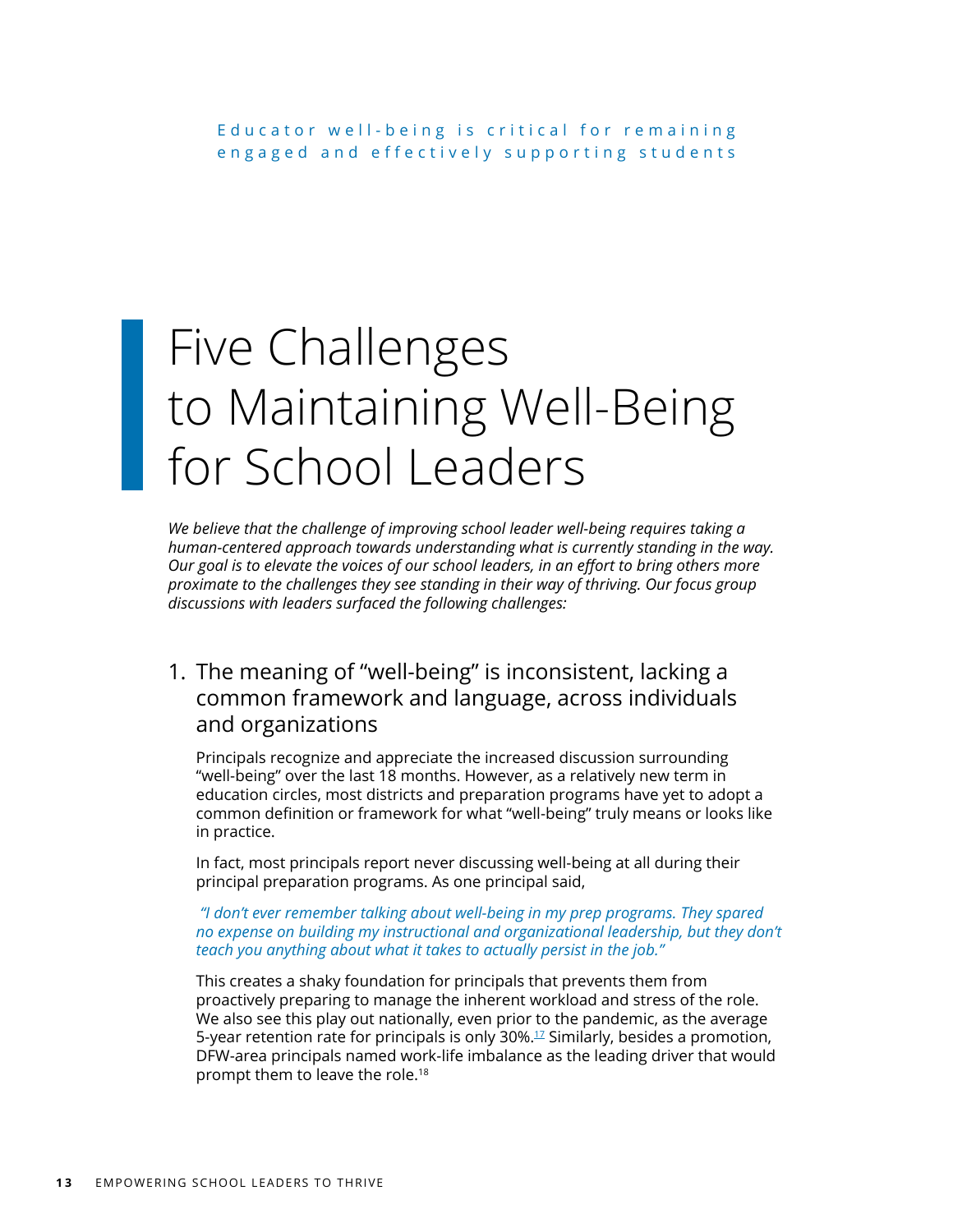Principals also shared the lack of a common definition and language for well-being within their districts leaves them feeling disempowered to upwardly communicate what support they need to sustain themselves or their staff. As one leader explained:

*"I have a great relationship with my supervisor, but we operate our lives really differently. While PIC has helped me define well-being for myself, I have struggled with advocating for what I need with my supervisor, because we define well-being differently. This makes it harder for me to set boundaries for myself. Without some common ground, I feel like [principals] will never be set up for success."*

Lastly, principals express that the idea of "well-being" is often confused with "self-care" or "work-life balance." Several districts are striving to support principals' work-life balance by providing development opportunities related to time management skills or through protected days off and physical health perks. Though appreciated, principals feel districts are missing the opportunity to invest more holistically in their well-being through building the additional mindsets and skills that create the emotional resilience needed to do the job well.

strategic of decisions may never account for every nuance and emotion at play. Pandemictimes aside, even the most proactive of principals are regularly forced to make swift decisions in response to unexpected, smalland large-scale crises that arise.

While the successes are rewarding, the daily grind is taxing. Principals often point to the isolation of the role on their campus as a compounding factor. Additionally, they share because the majority of trainings are focused on the administrative and instructional components of the role, they feel less equipped to lead through the complex, human-centered challenges. As a principal shared,

*"Especially this year, there is so much accountability to the unknown, and it feels like we are navigating it alone on our campus. That wears on you. It is hard not feeling like I know how to meet my teachers' needs, not feeling like I am successfully reaching them. I can't feel like I'm thriving personally without feeling like I am successful professionally."*

This sentiment is echoed in both our PIC program data and regionally collected data. When incoming 2021 program participants were asked about the greatest source of stress in their role, the most common response (70%) was managing campus adult culture.<sup>19</sup>

2. The complex, peoplecentered nature of the principalship creates an element of ambiguity, leading to "firefighting" that leaves principals feeling exacerbated, alienated, and burnt out

There is no denying the complexities associated with running an urban public school. Leading a school is humancentered work—it is complicated, progress is non-linear, and even the most

### **70%**

of incoming PIC principals name **managing campus adult culture** as a primary source of stress during the 2020-2021 school year.<sup>[19](#page-32-0)</sup>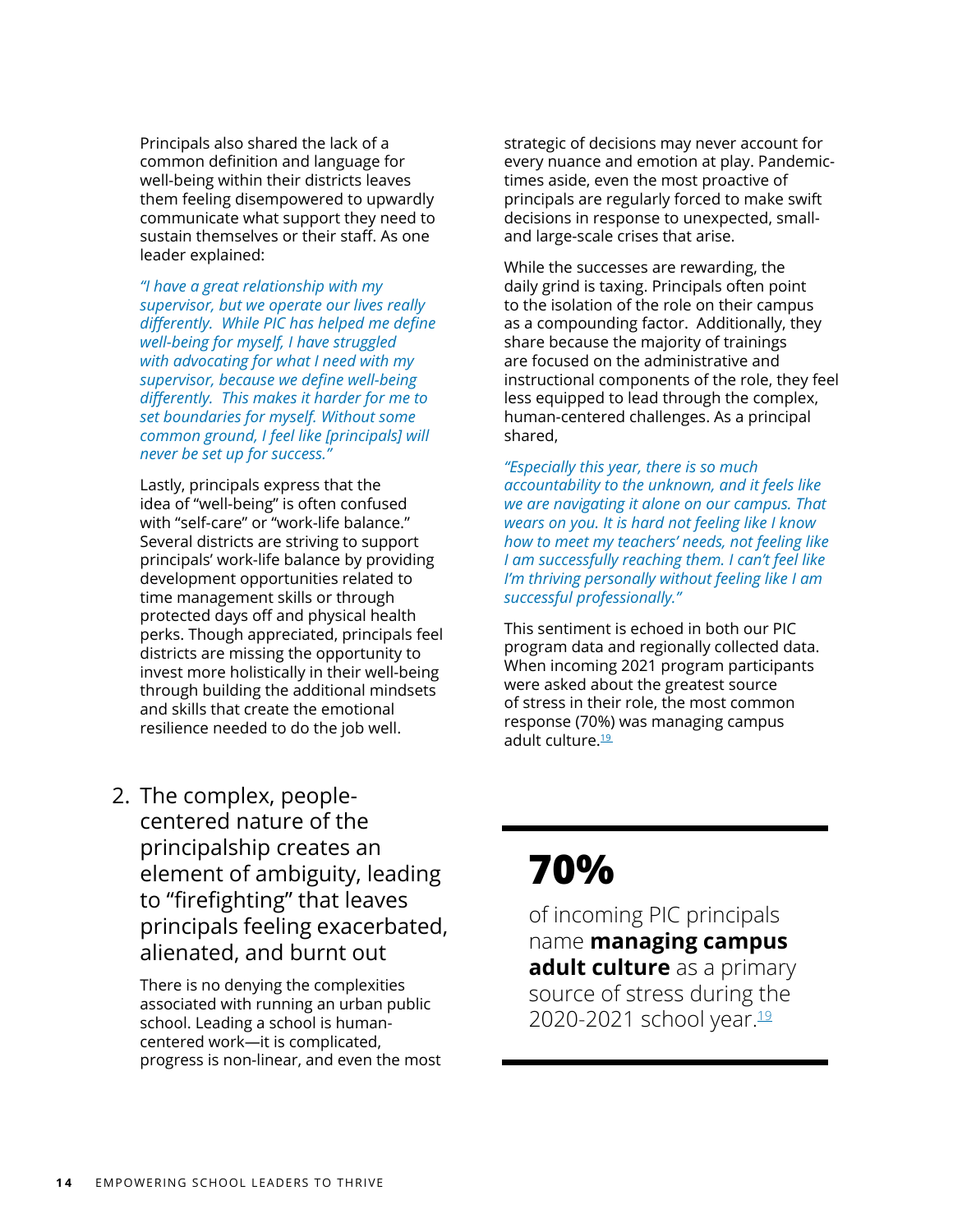A similar theme emerged in qualitative research conducted by the Best In Class Initiative, which found the social and emotional wellness of students and teachers to be a major source of stress and top priority for most leaders, particularly in the wake of the pandemic.<sup>[20](#page-32-0)</sup>

3. The "Super-Hero" personification of a principal puts well-being and achieving outcomes at odds

Principals, like systems leaders, feel the tension between prioritizing adult and student needs. Not only is a lot asked of them, but principals also recognize that the fate of entire communities rides on their ability to successfully lead. Principals shared that their intrinsic motivations to perform on behalf of students tends to be amplified by a "whatever it takes" mentality that permeates the system.

For principals, the pressure to perform that comes from this superhero personification reinforces a false sense of conflict between serving students and sustaining oneself. One principal shared:

*"As a leader, I feel like I'm just trying to carry everyone to the end of the year. I don't have time to let my guard down. I know I should take time to reinvest in myself, but at what cost? The pressure is too high and the load is too heavy to stop."*

District leaders also recognize this challenge facing their principals. As another leader noted, even when given time off,

#### *"principals just won't give themselves permission [to do so]."*

Though some principals recognize this pressure can be self-conceived, most name that it starts at the systems level and in the examples set by their direct supervisors. Principals echoed testimonials of working under principal mentors and district supervisors who themselves worked long hours and deprioritized their personal well-being, with some principals even sharing they felt their own commitment to the job is questioned when they fail to mimic similar working-styles. This creates a fear-based environment that, again, leads principals to ignore their well-being under the false assumption it is at odds with their performance. A principal recounted their residency experience:

*"My mentor principal was really hard charging, working long days, sending emails at 2:00am. She was getting results for kids, so I assumed that was the expectation of what I needed to do to be successful. I had a panic attack my first year as a principal because I didn't realize there was a better way."* Another shared, *"It 100% matters who your boss is whether or not wellbeing is prioritized. It is often incentivized to work long hours because 'it's about the kids.'"*

Simply put, until we start to actively recognize the paradox between enabling school leader well-being and creating transformative change for students, the status quo will remain.

4. Most well-being supports tend to be misaligned to principal needs or lack follow-through, which leads to principals feeling undervalued or condescended

Despite a recent uptick in "work-perks" and well-being related opportunities, principals feel most districts and preparation programs are still missing the mark when it comes to delivering on three important levers: meaningful differentiation, space to operationalize, and follow-through.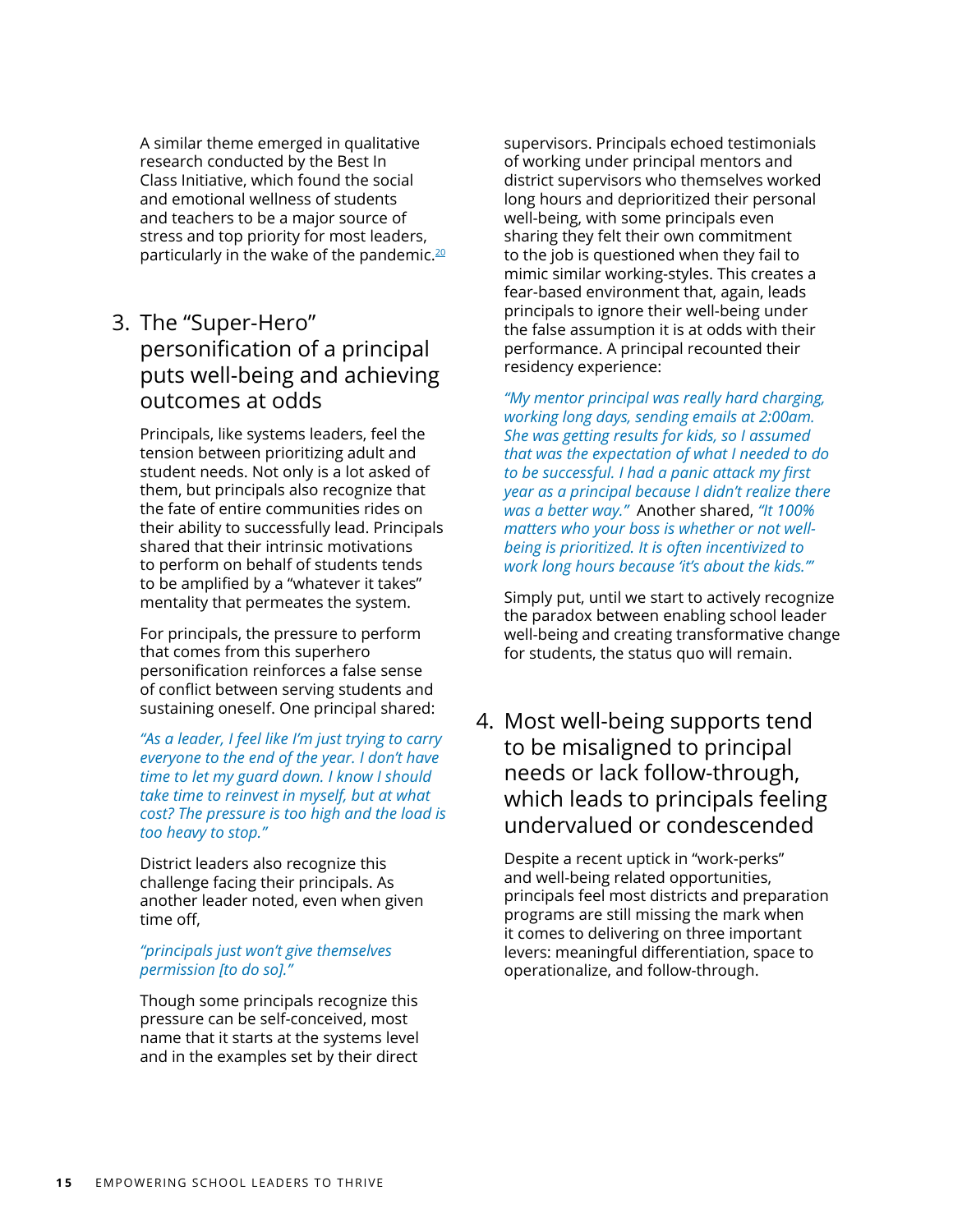As one principal shared:

*"We've done some trainings on adult wellbeing, but it wasn't really responsive to what [principals] were needing right then. It was just like, 'here's your training for the day' and it didn't delineate between teachers and principals. While they at least tried something, I think it backfired because as principals, we felt it was a waste of our time."*

#### A principal from another district expressed:

*"I think there is a lot of well-intentioned talk about well-being, but there is also this expectation of excellence and competing messaging. I hear messages like 'effort is good but results are better' and I just feel so easily replaceable and patronized. Like the talk about well-being is just for show."*

Without actively creating space for adult well-being, we are running the risk of requiring principals to navigate a workplace where they feel their humanity is deprioritized.

One leader applauded their district for providing time off to their school leaders to reinvest in themselves, but shared they felt the opportunity to rejuvenate was thwarted by multiple deadlines stacked on at the end of the break. "Creating space" without also looking inward to understand what else is filling the room can unfairly place the onus of change solely on the

### **78%**

of current PIC principals name managing multiple district demands as a primary source of stress during the 2020-2021 school year.<sup>15</sup>

leader. 78% of current PIC leaders pointed to 'managing multiple district demands' as a primary source of stress over the last year, which we believe unearths the need for change on both sides. $21$ 

Lastly, we heard that most "well-being" trainings or supports are often one-off and lack follow-through. Principals noted that these types of trainings typically come across as reactive on behalf of the district and tend to be perceived by principals as an inefficient use of time that infantilizes their role as school leaders.

5. Lack of differentiated and responsive supports for Black and Brown principals leaves them to bear an even greater emotional burden and pressure to perform

We know that the presence of school leaders and educators of color in our schools is an important contributor to student success.<sup>22</sup> However, despite the [growing diversity](https://www.wallacefoundation.org/knowledge-center/Documents/How-Principals-Affect-Students-and-Schools.pdf) of our public school principals, $13$  our Black and Brown leaders are continually required to navigate white-centric workplaces and norms.

Not only do Black and Brown leaders feel more is expected of them because they often share (or are perceived to share) similar racial backgrounds, they also feel a greater pressure to perform. One leader said:

*"As a Black female leader, there is an expectation of carrying more. You are expected to be able to handle more and to be stronger because of that perception of a shared identity."*

We also heard that the increased pressure to perform creates an undue perception that they do not have the space to prioritize their well-being. As another leader shared,

*"As a leader of color, I don't have the same opportunity to let my guard down. If I want to show what I'm capable of, I have to be even more high achieving than my white peers just to get someone to look my direction."*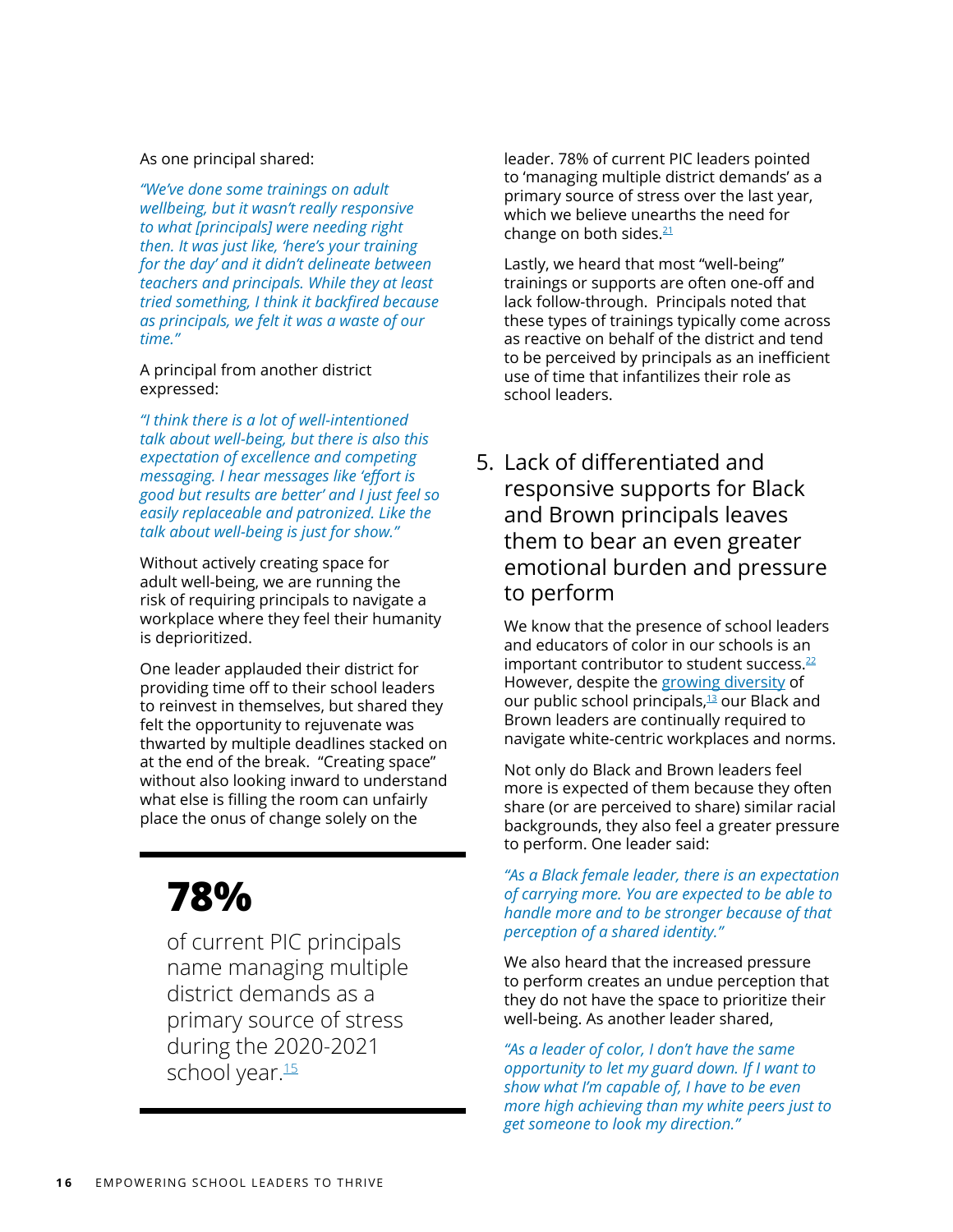We see this play out in our own research where average stress-levels among Black and Brown leaders are consistently higher than their white peers.<sup>23</sup>

At the same time, Black and Brown leaders report that the majority of their development opportunities are whitecentric and rooted in cultural norms and practices that they rarely identify with. One leader shared,

*"As a man of color, I have gotten used to the fact that most opportunities in education are not designed for me. As a student I felt it, as a teacher I felt it, and as an administrator I feel it. I walk into a meeting or a training and I think, 'okay: what can I take from this and make it work for me?' And I've gotten good at that, but it gets old always feeling like it's not meant for me."*

This echoes national research from [The](https://learningpolicyinstitute.org/product/diversifying-teaching-profession-report)  [Learning Policy Institute](https://learningpolicyinstitute.org/product/diversifying-teaching-profession-report) & [EdTrust,](https://teachplus.org/sites/default/files/downloads/teachers_of_color_retention_.pdf) which found that most educators of color feel they lack the racially affirming resources and supports they need for continued growth in their career. $24.25$ 

This often leaves Black and Brown leaders feeling like they must operate in spaces where they do not belong--held to higher standards than their white peers while deprived of equitable opportunities to succeed in their roles. The emotional burden that this creates sits in direct contradiction to the conditions that leaders need to thrive socially and emotionally, deepening the equity divide that already exists.

> **Black** Hispanic **White**

### Averaged Perceived Stress Scores (PSS) of PIC Principals September - March 2021<sup>[23](#page-32-0)</sup>



Source: PIC 2020 Cohort Monthly Perceived Stress Scale (n=21). Note: This graph does not include leaders who identify as Asian or mixed-race due to insufficient sample-size.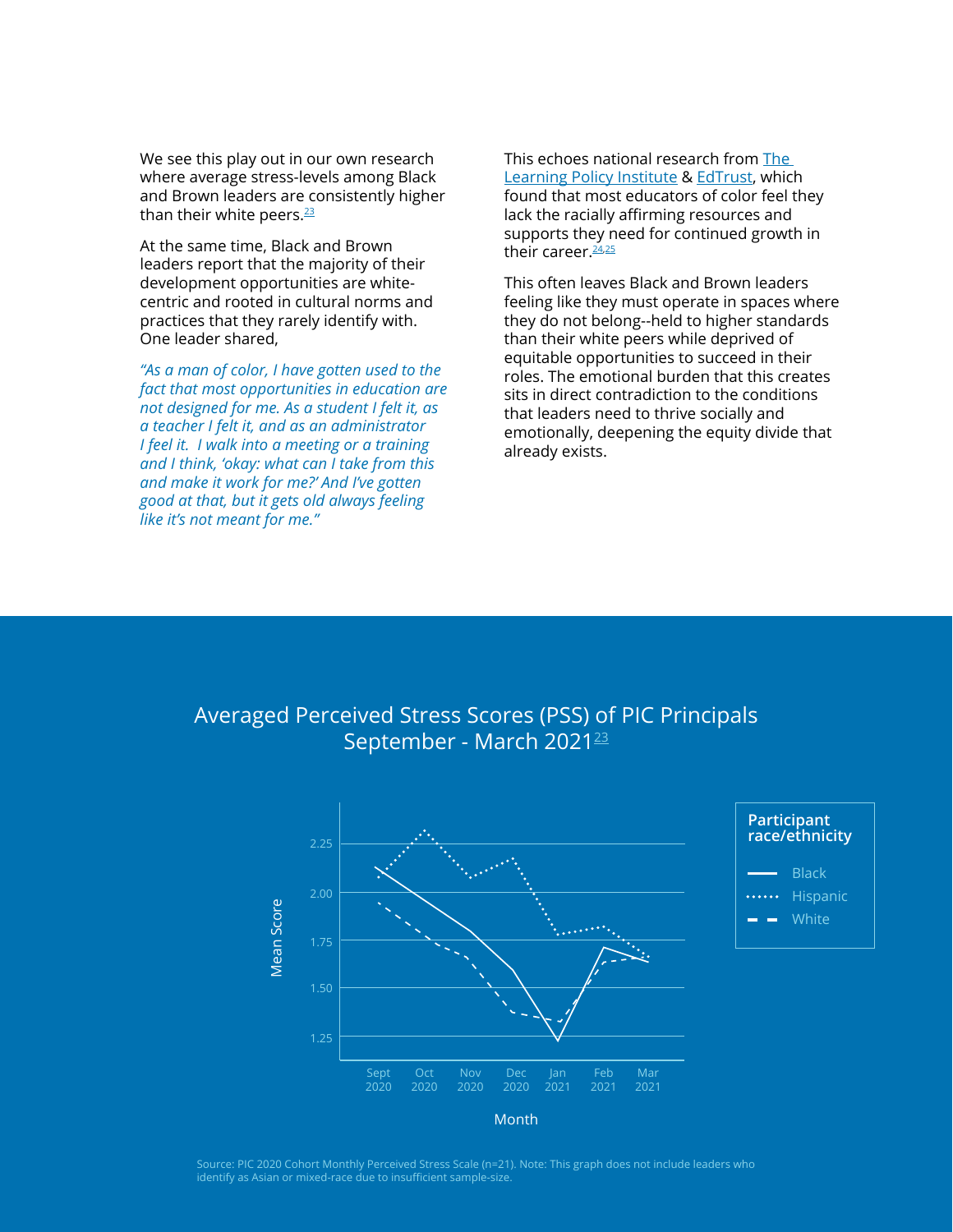# Five Enabling Conditions Emerged which Allow Leaders to Cultivate Well-Being

*PIC's commitment to principal well-being has led us through various iterations of curriculum and program design over the last five years. In listening to feedback and responding honestly and humbly to our program data, we have given our program participants the space to challenge our approach and lead us to a place where we can proudly recognize PIC's positive impact on their ability to thrive. Through this work, we*  have identified five key enabling conditions that leaders need to effectively manage their *well-being.*

1. Well-being needs to be defined as more than "self-care," and should acknowledge the holistic picture of what adults need to thrive

The first step in enabling leaders to cultivate well-being in themselves and in others is to define it. Through PIC's work over the last five years, we have noticed a common misconception that well-being is simply "self-care"—getting rest, exercising, eating healthy, etc. However, what we have found is that: while yes, "self-care" (or "wellness") is important, it alone does not take into consideration the many neurobiological layers humans need to thrive.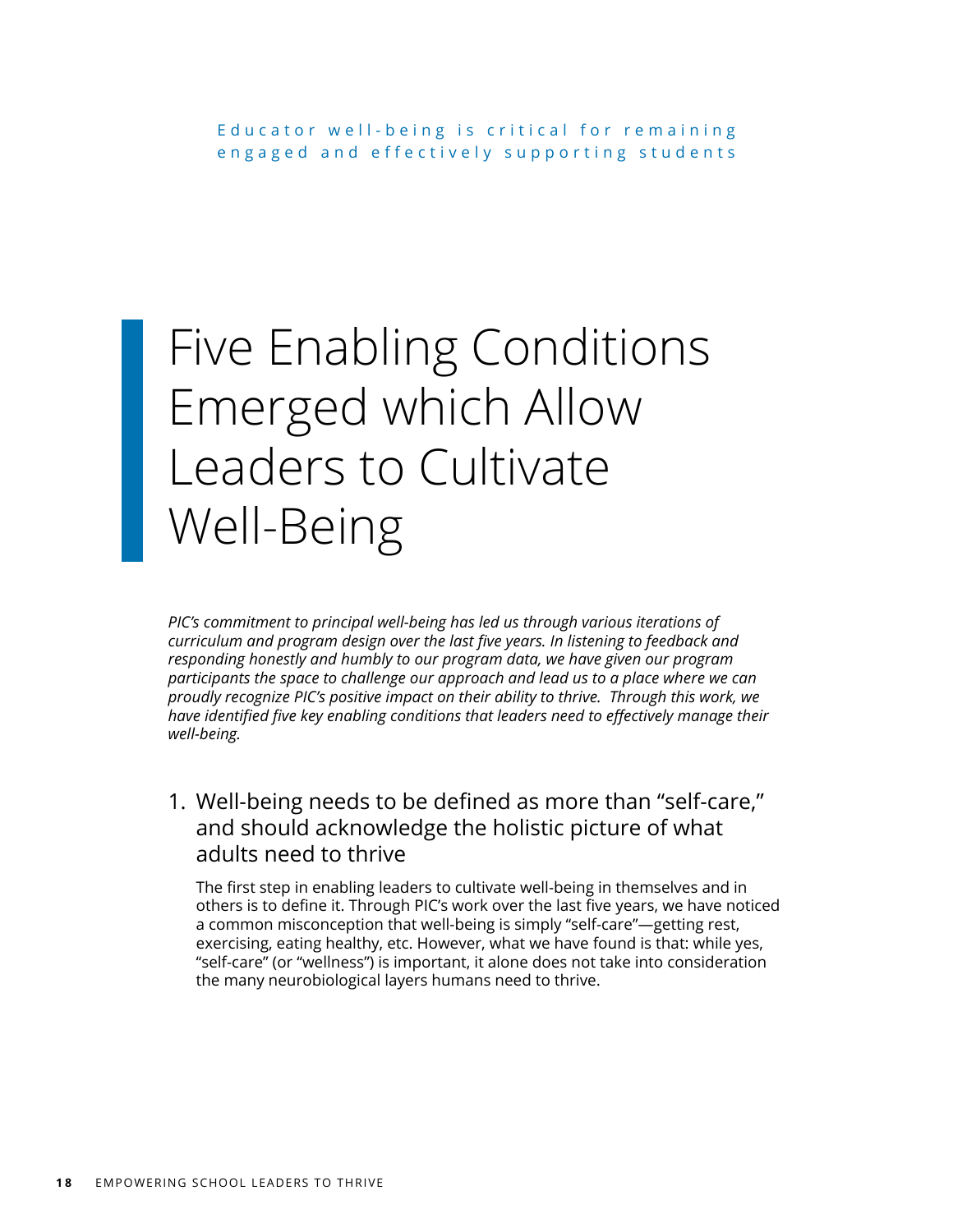Wisdom Works' Be Well, Lead Well Framework<sup>26</sup>





Identifying personal purpose, vision and opportunity to have impact

Sustaining physical, mental and emotional energy through diet, exercise / moment, breath, and rest



Expanding perspective, embracing differences and challenges, seeking beauty & awe



Getting "in the zone" and bringing your full self to work and life



Understanding your overall well-being and ability to be resilient when faced with a challenge



Accelerating leadership potential to empower thriving / well-being in others

#### In 2018, PIC adopte[d Wisdom Works' Be](https://www.bewellleadwell.com/wp-content/uploads/2021/06/BeWellLeadWell-Research-Insights-Paradoxical-Leadership-Report-2021.pdf)

[Well, Lead Well](https://www.bewellleadwell.com/wp-content/uploads/2021/06/BeWellLeadWell-Research-Insights-Paradoxical-Leadership-Report-2021.pdf)<sup>®</sup> Framework of Thriving as our common definition for well-being, which combines six dimensions of psychological well-being and stress resilience.<sup>[26](#page-32-0)</sup> Wisdom Works defines well-being as a biophysical experience that emerges from the interplay of biological, physical and social/cultural pathways, which can be proactively enhanced by each of the six dimensions.

By anchoring on a more holistic definition of well-being, what was once an ambiguous concept now has the clarity and scope needed to resonate with more leaders.

One leader shared,

*"PIC helped me define what well-being is for me. Having a framework and this definition for myself enabled me to identify what I needed to do to sustain in this job, which gave me the confidence to ask for what I needed."*

### **81%**

of PIC principals feel more equipped to advocate upwards for the support they need

Another shared that the holistic perspective of well-being pushes them to have

*"more self-awareness around how I show up, what my personal needs are and where I might be getting in my own way."*

When we broaden the definition of wellbeing to include our emotional, intellectual, social, and physical needs altogether, it allows individuals to pinpoint more closely what they feel they need and how they can get there. This restores an important power for individuals as they start to realize how much of their well-being is actually within their own control and not completely dependent on outside factors.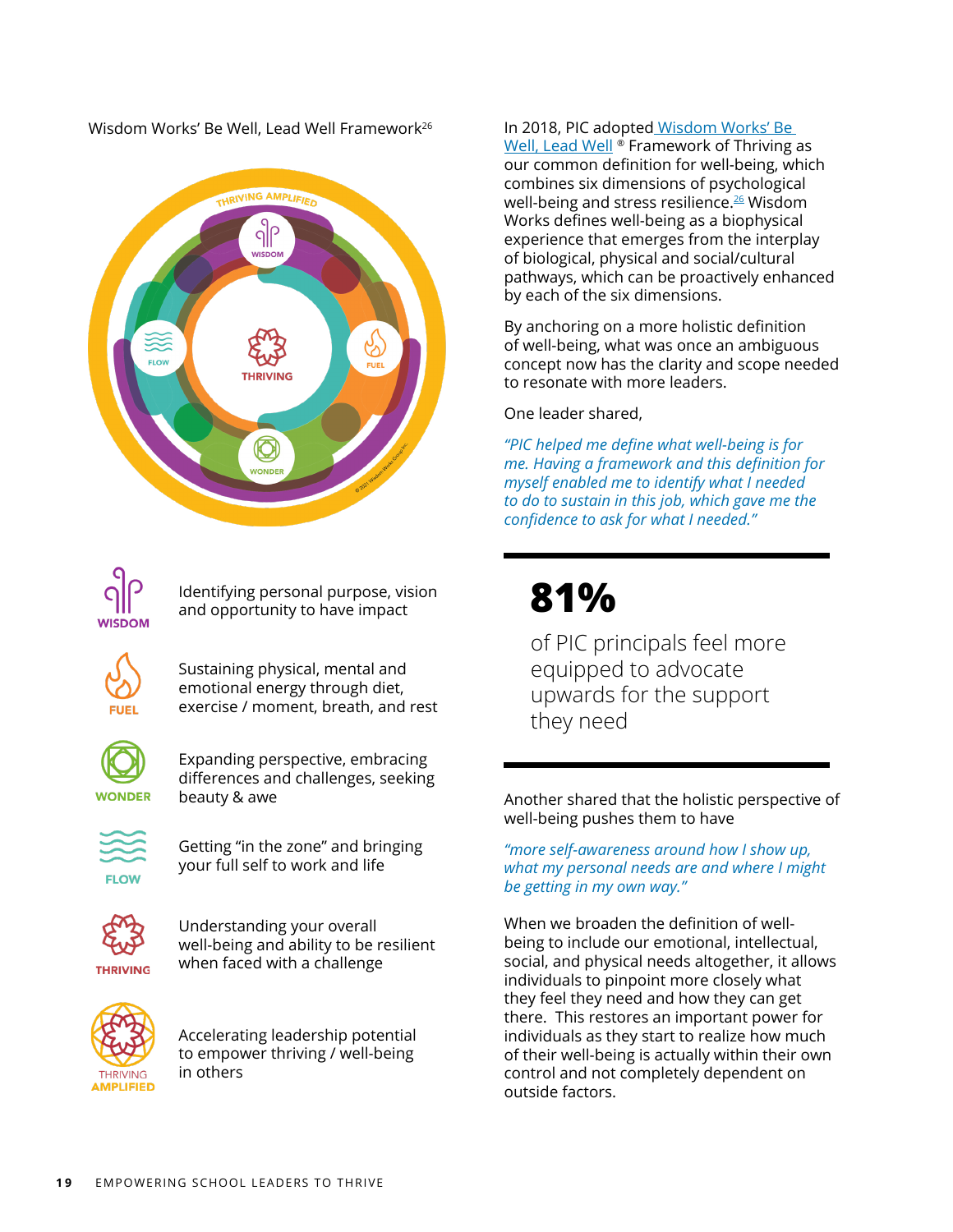2. Supporting leader well-being is more effective when it is embedded in broader leadership development

A key component for effectively addressing the tension between producing student outcomes and maintaining adult well-being is to ensure that well-being supports do not happen in a silo.

We know there is a [link](https://hbr.org/2012/10/mindfulness-helps-you-become-a) between feeling confident and successful to one's overall social-emotional health. We also know when leaders are constantly "firefighting" or even struggling to manage the basic responsibilities of the role, they are less likely to prioritize their own well-being. Therefore, the most effective way to build leaders' capacity to be resilient is to couple well-being supports with broader leadership development that targets the most challenging aspects of the principalship.

#### One leader summed it up best,

*"If my professional life is out of whack, it is hard for me to take care of myself personally. The more this gets in order, the more I can focus on my own well-being. But, at the same time, I've got to have the foundational skills and understanding of how to take care of myself emotionally and physically. That's how you make the work sustainable and have the clarity to get better. You've got to leverage both for either to be impactful."*

*For more information see "Primary Causes of Principal Stress" graph on page 21.* It is important to note here that despite common reoccurring challenges facing school leaders (e.g., improving student achievement and supporting student SEL, campus adult culture, challenging community matters, managing multiple demands, etc.), they ebb and flow throughout the year. The most meaningful supports account for this fluidity and are responsive to the evolving needs.

In describing PIC's approach, which tracks sources of stress and elicits principal feedback monthly to inform our leadership programming, one principal shared:

*"The development we receive is so dynamic and adaptive. It amazes me how much PIC staff glean from our responses and how quickly they pivot to ensure our needs are met and our whole selves are supported. I know what I'm going to get is customized to me, which helps me feel like I am thriving."*

### 3. Creating intentional time & emotionally safe spaces for principals to focus on their well-being allows them to do so purposefully and without guilt

Without permission to practice their wellbeing, most principals will not do it. Or at least they will not do it intentionally or often enough for it to become a productive practice.

The competing demands and super-hero culture of the role, combined with a general lack of understanding for what well-being truly means, creates a sense of guilt around taking intentional time for oneself.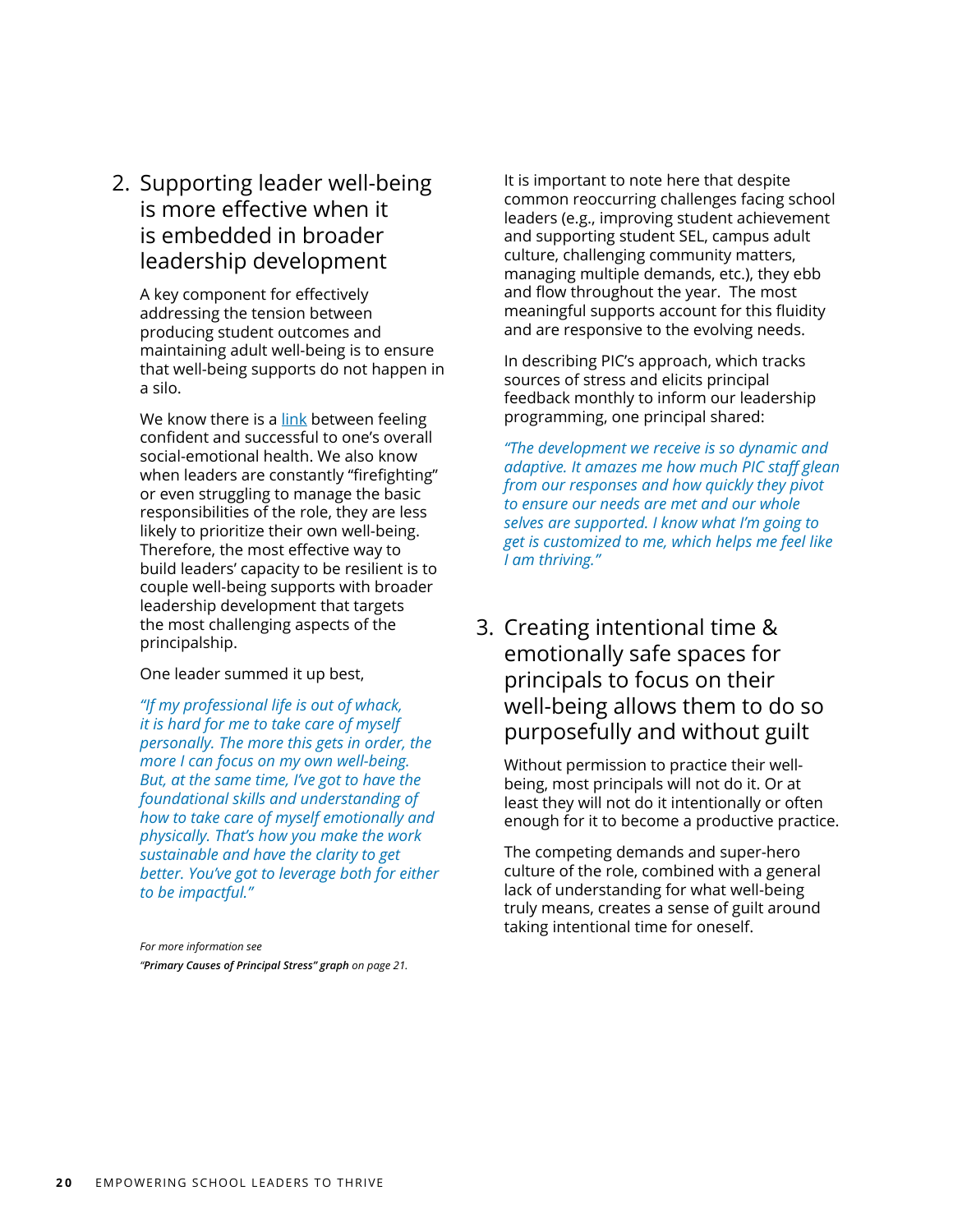### Primary Causes of Principal Stress

% of Leaders Indicating as Top 3 Causes of Stress

Leaders in the PIC Program are surveyed monthly to determine individual levels of stress, as well as primary causes of stress. Stress levels are calculated on a scale of 0-4, using the research-based [Perceived Stress Scale.](https://www.slu.edu/medicine/family-medicine/pdfs/perceived-stress-scale.pdf) Part II of this survey asks leaders to indicate their Top 3 Sources of Stress along 11 stress indicators. (Appendix 1A).<sup>23</sup>



|                 | <u> a shekara ta 1999 a shekara ta 1999 a shekara ta 1999 a shekara ta 1999 a shekara ta 1999 a shekara ta 1999 a shekara ta 1999 a shekara ta 1999 a shekara ta 1999 a shekara ta 1999 a shekara ta 1999 a shekara ta 1999 a sh</u> | _____         |            | $0.0.0.0.0.0.$             | $.$           |
|-----------------|--------------------------------------------------------------------------------------------------------------------------------------------------------------------------------------------------------------------------------------|---------------|------------|----------------------------|---------------|
| Campus academic | Managing multiple                                                                                                                                                                                                                    | Campus        | Community  | <b>Personal Challenges</b> | Student &     |
| performance     | district demands                                                                                                                                                                                                                     | adult culture | Challenges | Student & Staff            | Staff Safety* |

depicted on this graph. Source: PIC Monthly Stress Scale, n=30-42. Question: In the last month, what have been the primary sources of your stress? Please select up to 3.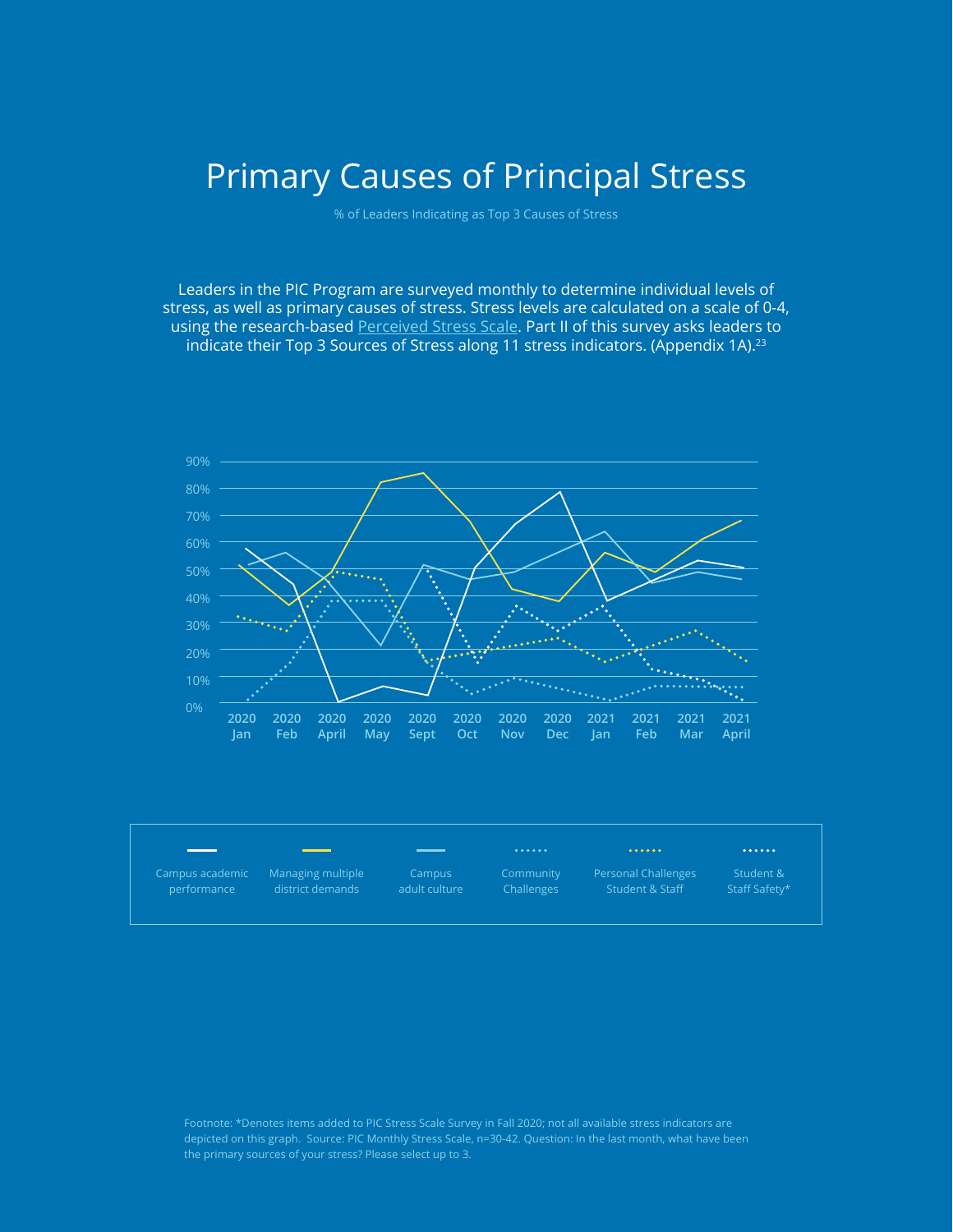# Well-Being

In May 2021,

**86%** of PIC principals report increased awareness of their wellbeing...

*Yet*, only **2 out of 5** PIC principals say they consistently protect time to focus on it

*Even though* **56%** of PIC principals say they are *more likely* now to protect time for their well-being now than they were prior to starting PIC

We see this as an important reminder that there is still work left to do in ensuring principals feel deserving of and empowered to take the necessary time to reinvest in themselves.

When leaders enter the PIC program, the parity between well-being and the other executive leadership skills prioritized in the program is immediately clear. In addition to protected program time for leaders to reflect on, goal-set and action-plan around their well-being, it is also reinforced in one-on-one coaching sessions with program staff. By elevating well-being in this way, leaders report experiencing a mental shift that allows them to push past the inherent tension between well-being and results.

#### One leader shared,

*"PIC not only pushed me to prioritize wellbeing, but it made me finally feel like it was okay to prioritize well-being. For me, and for my campus."* Another shared, *"the program meets you where you are, and provides you with the peer support network and coaching to be vulnerable about where you are with your wellbeing. This allowed me to maximize the work I was doing to grow myself."*

Most PIC principals also describe a shift in their own leadership—becoming more cognizant of how they create similar safety for their staff to practice well-being.

*"So many of the practices I've learned, I feel the value for myself. And because of that, I now feel that it is valuable to talk to my staff about their [well-being] as well. So many of the practices and systems for well-being that I've gotten in PIC, I've taken back and shared with my team."*

We know this to be true for the majority of principals who have gone through the program, as 65% of staff on PIC-led campuses report their principal creates a campus culture that encourages them to invest in their own well-being.<sup>11</sup>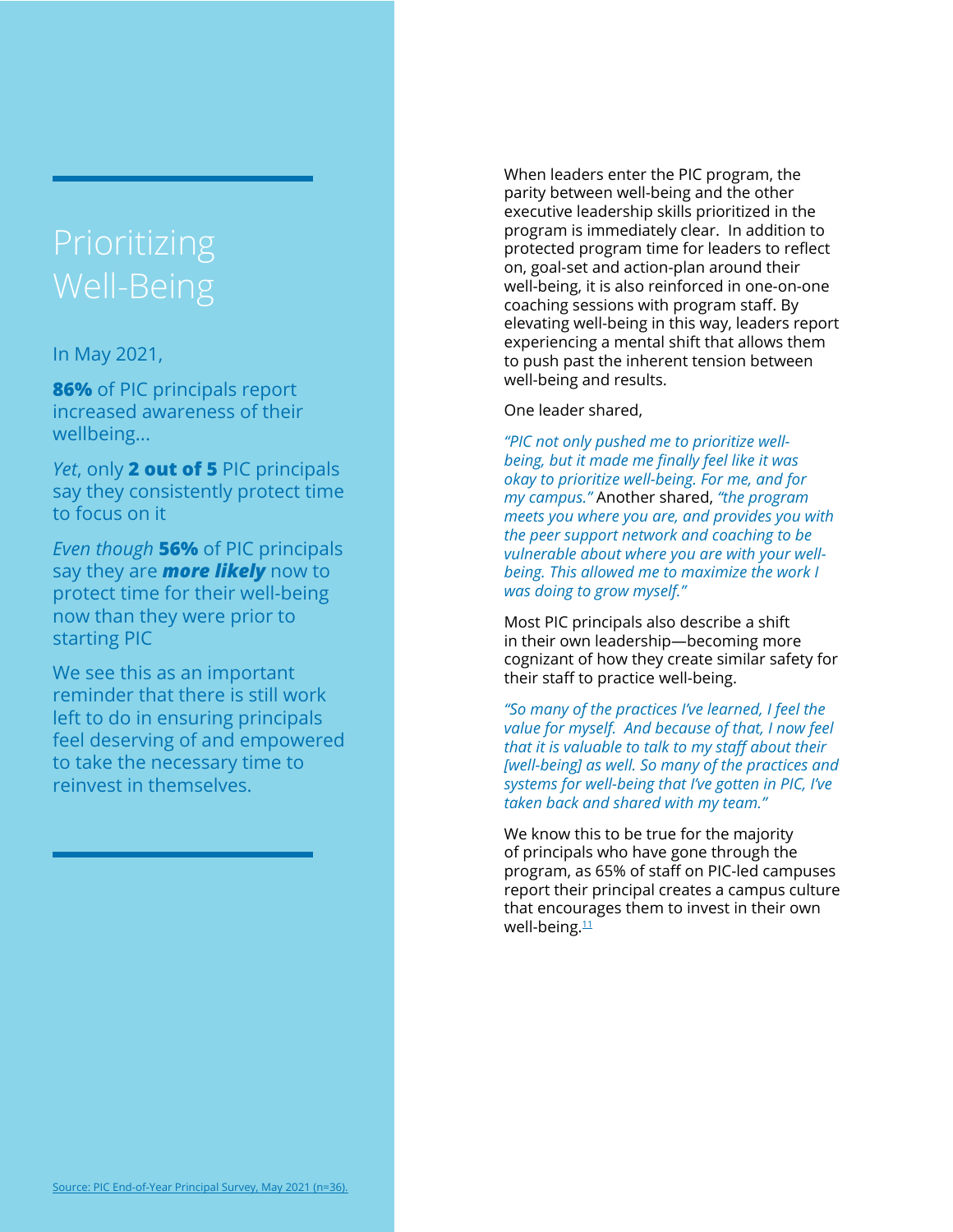4. Developing adults' capacity to manage their well-being takes time and positive reinforcement

Practice makes perfect and habits take time to form. Given how new the idea of practicing well-being is for many school leaders, working towards a routine that is reinforced through positive accountability is key to achieving longterm sustainability.

To hedge against leaders setting unattainable well-being goals that end up like most New Year's resolutions, PIC works with leaders to set small goals, or micro-actions, to practice and build on at their own pace. Leaders revisit these goals monthly, both in a one-on-one setting with their PIC coach and in small-group meetings with their peers where they discuss common challenges and potential solutions that will move them closer to their goal.

One leader explained the value of the reoccurring time to revisit their goals and positive reinforcement as follows,

*"The monthly well-being check-ins really make me slow down and reflect. I think sometimes I lose sight of my micro-actions, and this time forces me to look myself in the mirror again, talk to my accountability partners in my inner circle from PIC, and figure out a way to get back on track. I feel like the way this is set up allows us to be human."*

### **86%**

of PIC principals feel they have a stronger peer support network as a result of PIC

This approach, which combines consistency and positive accountability with psychological safety and vulnerability, eliminates any undue pressure to perform. At the same time, it is an effective way to achieve incremental results, which we have seen play out over time with our program participants' improved stress coping ability and overall health. While participants tend to see an immediate spike in their well-being and ability to manage stress after the first year of the program, this continues to grow after their second year.

**Thriving & Resilient Leaders Emotional Safety & Community Goal-Setting Aligned to Personal Values Identity & Values Reflection Assessment of Personal Well-Being Physical, Emotional & Intellectual Practices**

#### **PIC Well-Being Approach**

**23** EMPOWERING SCHOOL LEADERS TO THRIVE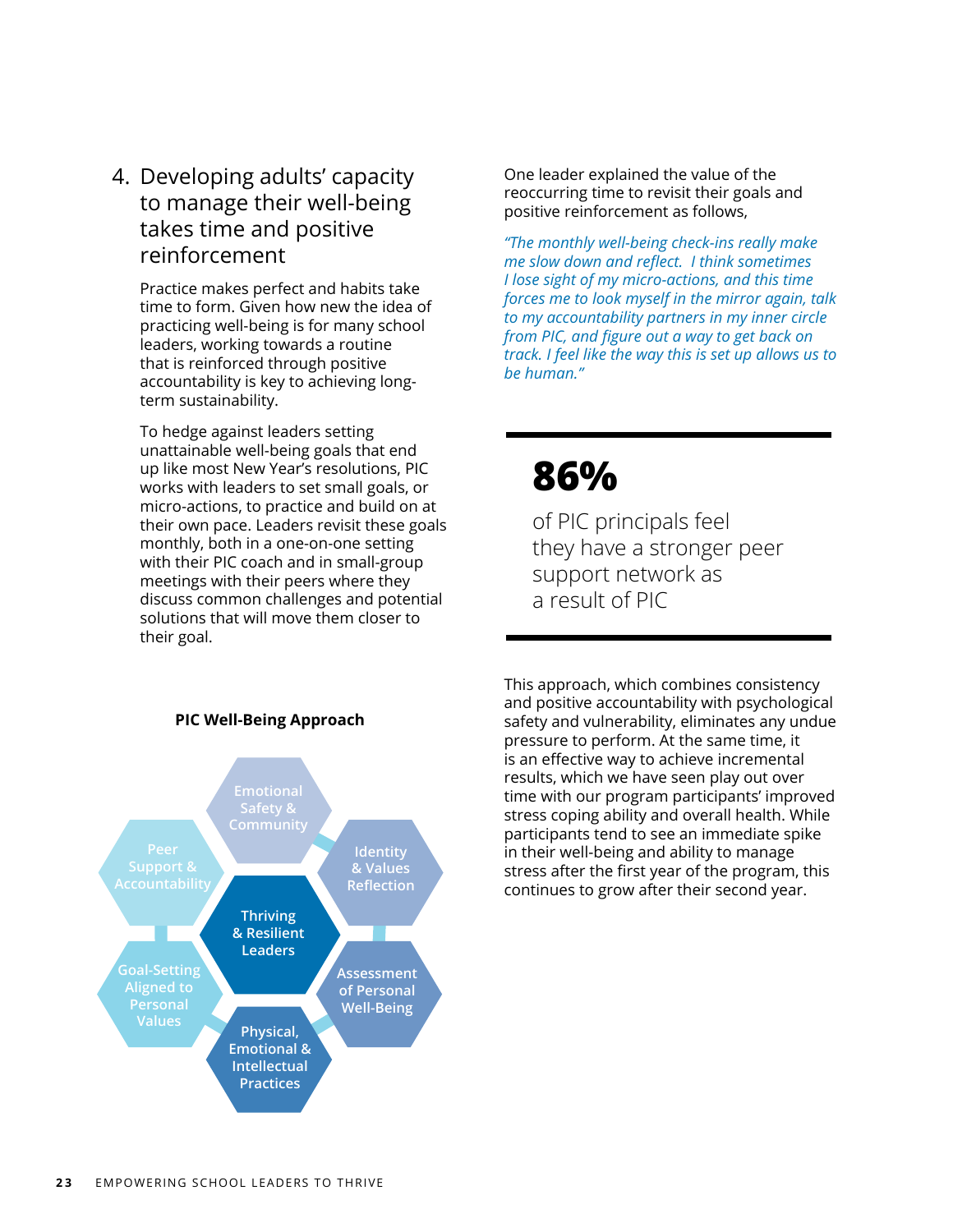### Stress Coping Improvements

Comparisons of all current and previous cohorts' average wellbeing in January 2021, in the midst of the pandemic, show higher composite well-being among principals who have completed more of the program (Figure 1). PIC principals also report experiencing meaningful health improvements after participating in just one year of the program. These impacts continue to expand after the second year in the program (Figure 2).





■ Composite Well-Being (Scale 1-7)

Physical Health Improvements in PIC Principals Figure 2



After Program Year 2 (May 2020 Mid - Pandemic) After Program Year 1 (May 2019 Pre - Pandemic)

Figure 1: Source: PIC Mid-Year Principal Survey & PIC Alumnae Survey (January 2021). \*Composite Well-Being Scores are rolled-up averages of all Stress Coping questions administered on the PIC EOY Survey (See Appendix 1B for questions). measurable or observable improvements in your health since starting PIC? [Select all that apply]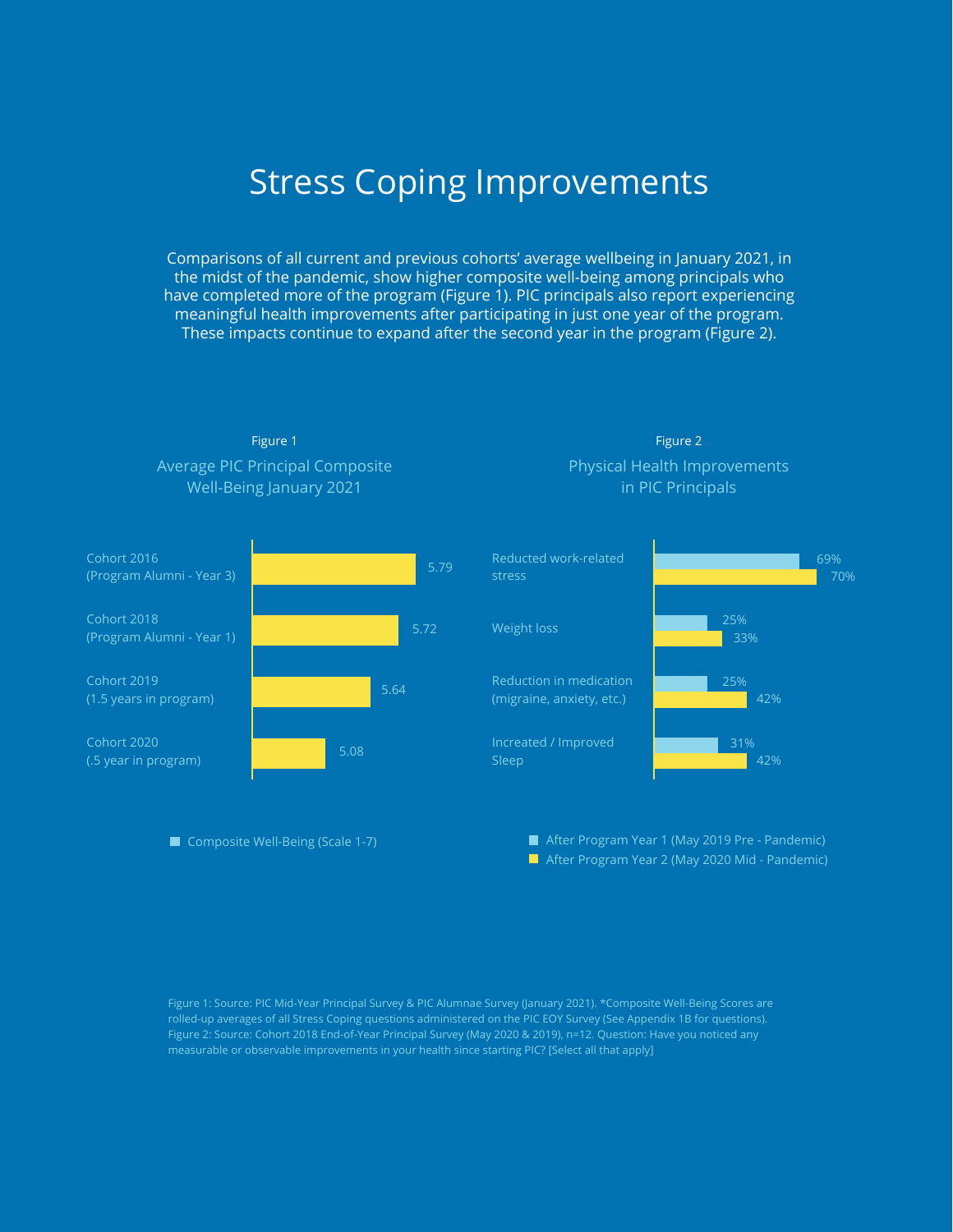5. Well-being is not "one-size-fits all" and requires a customized approach that honors personal identity and lived experiences

To create space for all leaders to thrive, we have learned (through trial, error, and frequent feedback from our principals) to never assume a one-sized-fits-all approach. While we ourselves still have a lot to learn about how best to serve leaders across all identities, we know that well-being is deeply personal and closely tied to one's values and lived experiences. Therefore, it should inherently look different from person-to-person. Ultimately, what leads one person to a state of thriving is not the same as what will lead another person to their own state of thriving.



Well-being Focus Areas of PIC Principals

Note: September 2021, n=31. PIC principals selected one well-being focus area from the Be Well, Lead Well framework each month. Leaders identified a microaction or small habit to practice, in alignment to their selected focus area. Leaders were provided coaching and support by PIC staff and peers during 1x1 and small group check-ins.

Take, for example, breathwork. In the United States, this is often perceived as a predominantly white female practice and is therefore less likely to immediately resonate with non-white-female individuals.

That is not to say it could not, or that it is not a completely valid self-care practice that should be made available to all individuals regardless of race or gender, but we know that offering additional choice is important for ensuring all needs are met.

Zooming out even further to underscore a previous point: "well-being" is much more holistic than traditional "self-care" practices. For example, well-being can also come from feeling a sense of worth or purpose. For many Black and Brown leaders, the idea of "selfcare" sits in contradiction with their values, often because they have been conditioned to think that self-care is not for them. Some leaders might gravitate towards other types of well-being practices such as engaging in meaningful dialogue, deeply exploring their intersectional identity, or creating strong relationships.

By focusing only on tactical self-care practices (e.g., exercising, sleeping, eating well, etc.) we are ignoring the other psychosocial elements needed to thrive.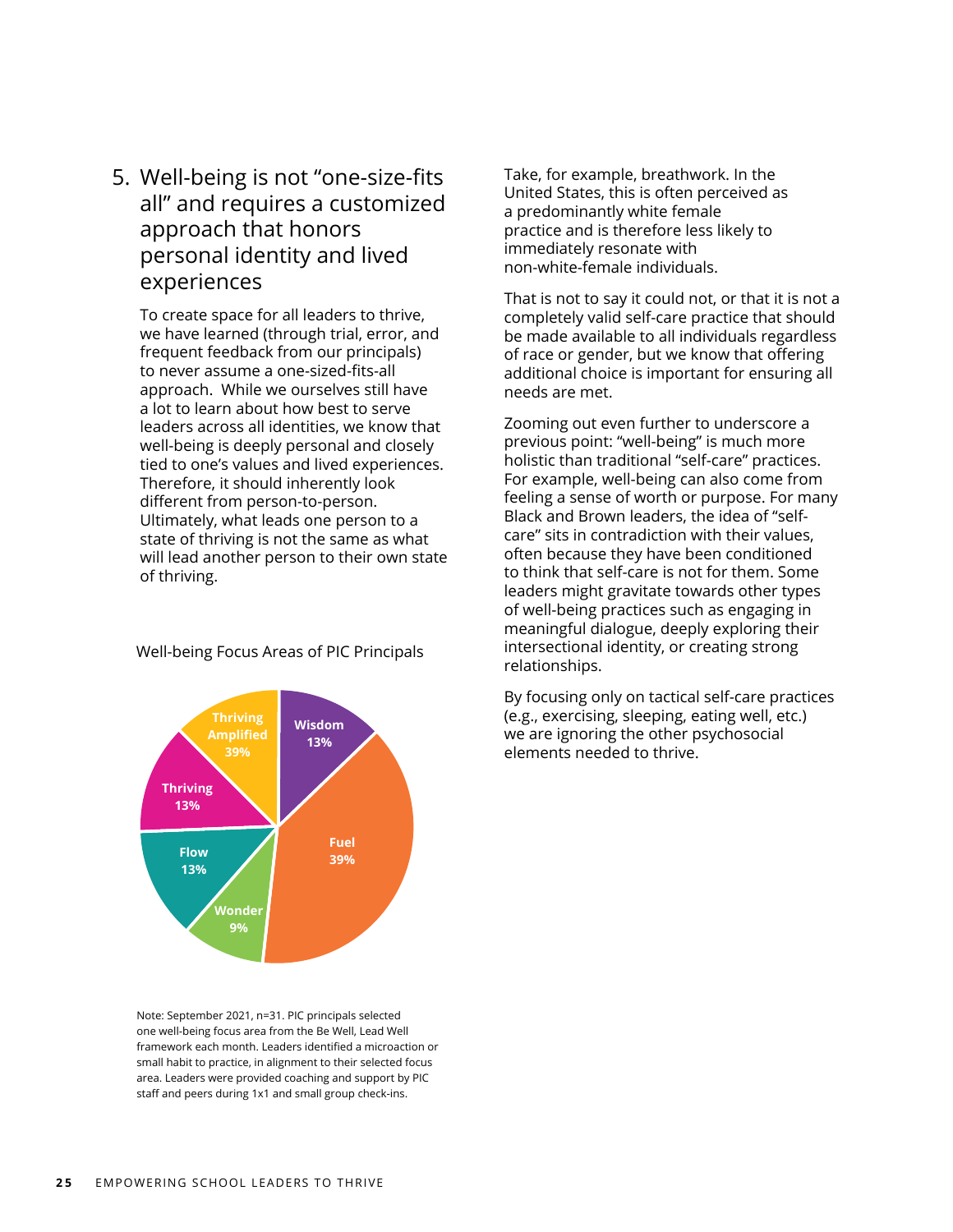# Five Recommendations for Preparation Programs and Districts to Better Support Leader Well-Being

*We believe that district and principal preparation partners can shift the culture of our education system by instituting practices and policies that elevate the importance of adult well-being. Through our conversations with principals, district leaders and preparation program leaders we surfaced several opportunities for advancing this work on a systemslevel. Our top five recommendations to districts and preparation partners are as follows:*

1. Acknowledge the tension between prioritizing principal well-being and campus outcomes, then work intentionally to create a more integrated vision and definition of success

Systems and school leaders alike are all held accountable to attaining certain outcomes on behalf of our students. Yet, at the same time, we know that failing to properly address the needs of our educators on the front-lines stunts, if not completely precludes, any real progress.

The tension is real, and the tension is important. We urge education system and program leaders to embrace this tension and create an integrated vision of successful outcomes for both students and adults.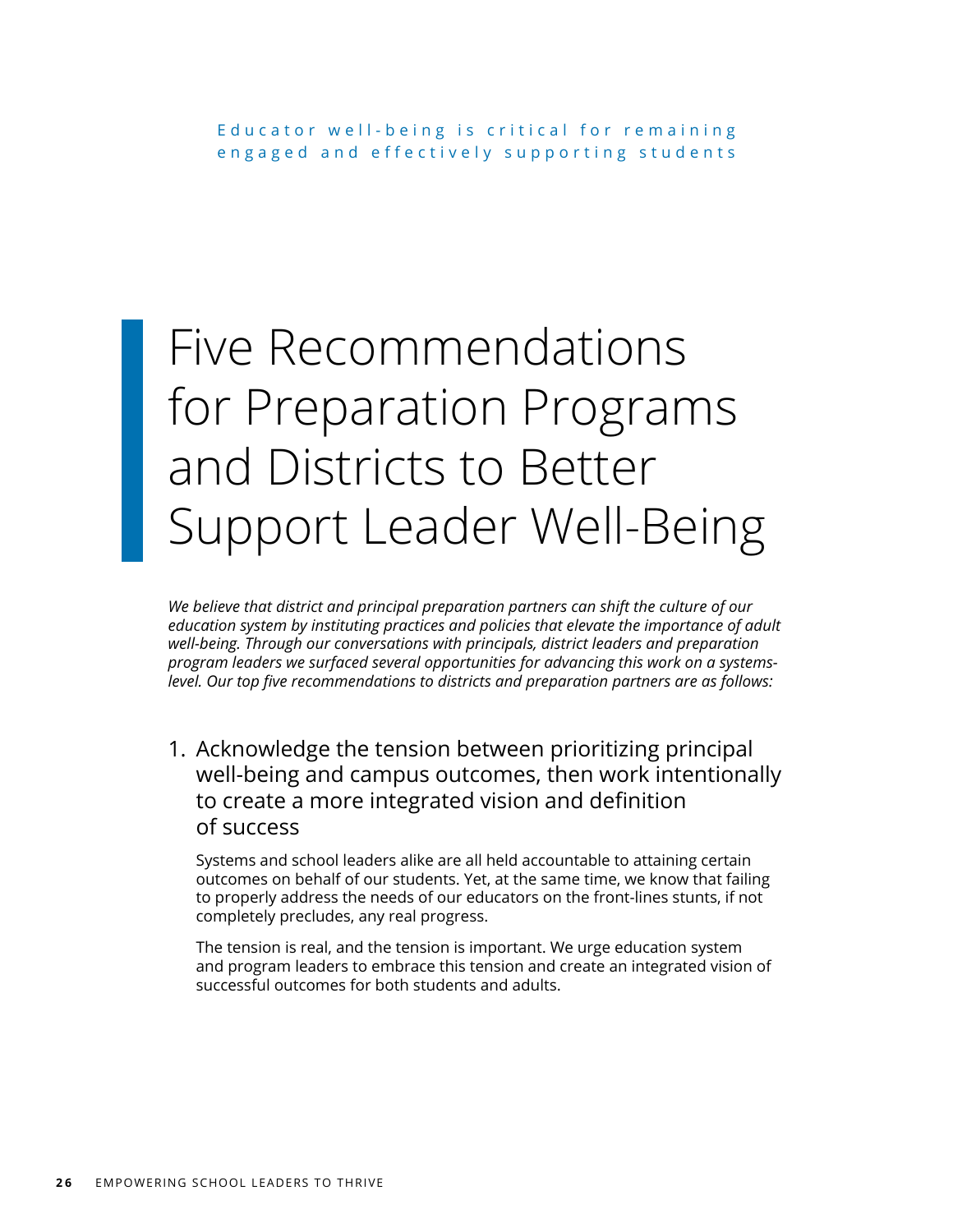This begins first by creating a common language regarding what well-being is and what it should look like within a given context. Then leaders should work to strategically evaluate systems and develop recovery plans that implore "both/and" solutions to improving student and adult outcomes. We urge our partners to consider adopting and utilizing researchbased frameworks, such as [Wisdom](https://www.bewellleadwell.com/assessment/)  [Works' Be Well, Lead Well®](https://www.bewellleadwell.com/assessment/) Framework for Thriving, to guide this work.

A recent **[case-study](https://drive.google.com/file/d/16W5sqqk1u6CeNYXc-BGYsLnj2Dn5lTxx/view)** from Transcend Education highlights **[Valor Collegiate](https://poweredbycompass.org/)  [Academy'](https://poweredbycompass.org/)s** approach to creating symmetry between adult and student well-being.<sup>[8](#page-31-0)</sup>

They have also published a **[Reflection Tool](https://drive.google.com/file/d/102Tw7lpZqm5KR6RT2o-QzTfn4jXeUw3L/view)** for education systems and policy leadership grappling with this and other tensions related to post-Covid recovery and reinvention.<sup>[27](#page-32-0)</sup>

We encourage our partners to take a look at this resource as they develop their strategic initiatives and recovery plans moving forward.

### 2. Include principal climate and well-being data in program evaluation and accountability systems

As district and preparation program leaders continue to think strategically about how to shape their data and accountability frameworks to account for a post-Covid education system, they should begin collecting (and disaggregating by race/ethnicity & gender) principal climate and well-being data at both the pre- and in-service points in the pipeline.

For district leaders, keeping a routine pulse on principal stress and well-being data, including their sources of stress, can expose critical gaps and reveal important trends that will allow them to design more strategic and aligned interventions. We also believe incorporating principal well-being and climate into district accountability systems is an important step toward shifting district culture towards intentionally prioritizing adult well-being. Doing so encourages principal supervisors to think more holistically about how they are supporting and modeling wellbeing for their principals and increases the likelihood principals will receive development in all areas.

Preparation programs who incorporate participant well-being data into their program evaluation strategy are afforded a more holistic look at program effectiveness, and whether they are equipping leaders with the foundational resiliency skills needed to succeed in the role.

The Principal Impact Collaborative has been working to build out our Well-Being Survey tools (**Appendix [1A](https://drive.google.com/file/d/1jLpN8bPpmvtQXUlvIF2jE-jYsFY8MUv7/view?usp=sharing)** & **[1B](https://drive.google.com/file/d/1d9TpGAthlDCLMm9wGjz_OQwvGeQRF3jI/view?usp=sharing)**) and dataset as a key metric in our program evaluation strategy.

Our partners at Best in Class and Educate Texas have also begun to include well-being metrics on their bi-annual school leadership survey (**Appendix [1C](https://drive.google.com/file/d/1ZPsD1UV2deGLHbqVjx5gdoqWFqx0R7G8/view?usp=sharing)**).

As systems leaders begin to unlock additional funding related to post-Covid recovery, we encourage them to allocate a portion of their funds towards adding similar metrics into their own evaluation and accountability systems.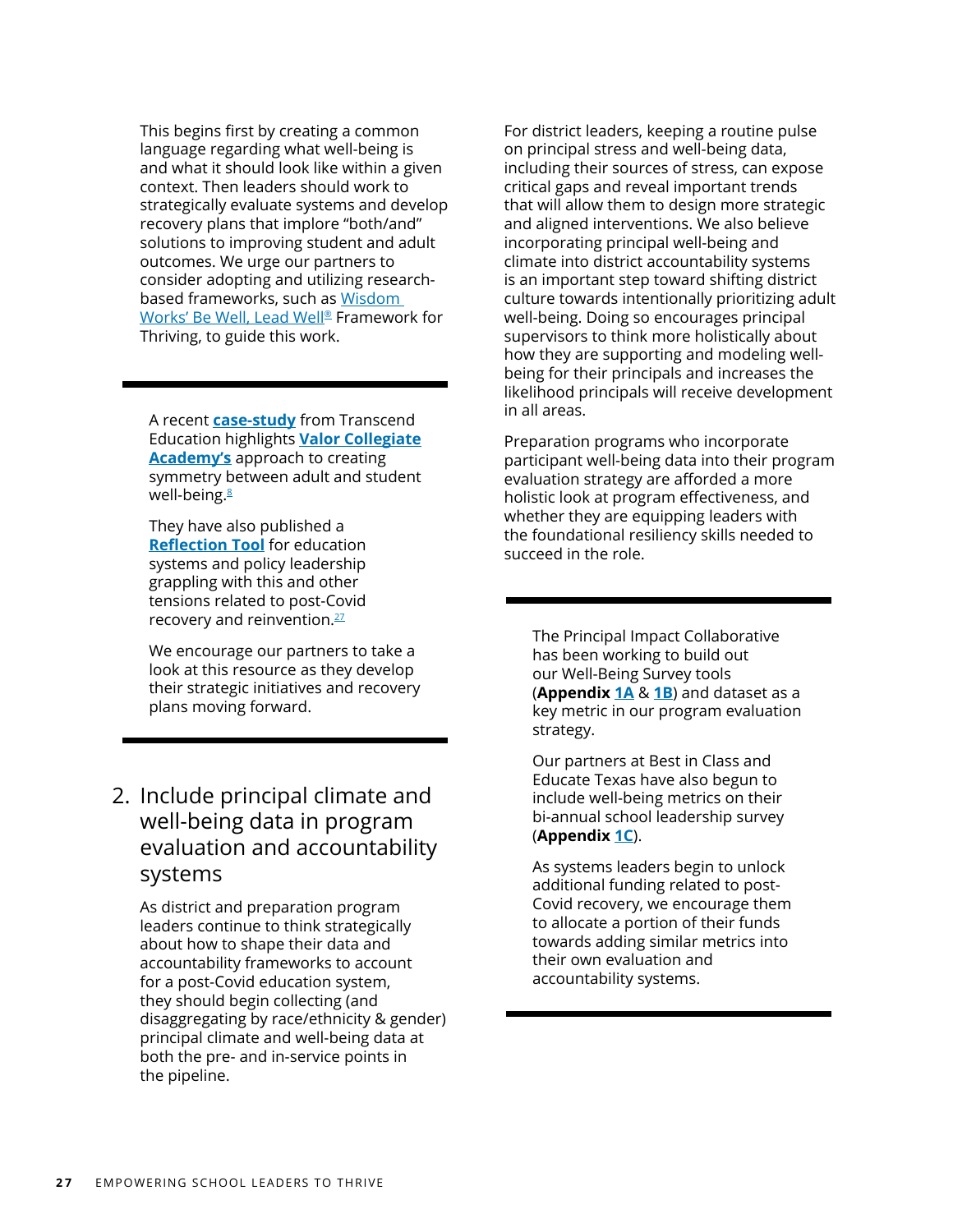3. Develop mentorship and principal-coaching framework & resources that explicitly include well-being

Once education systems leaders have set a vision and defined outcome goals for adult well-being, principals and principal coaches will need appropriate learning and coaching tools to meaningfully engage in practices to improve well-being.

All principal mentors and supervisors must have a basic understanding and buy-in of adult well-being and its impact on principal effectiveness. It is also critical that they demonstrate the proficiency to manage their own social-emotional health and resiliency.

This Sample Check-In Document (**Appendix [2A](https://drive.google.com/file/d/1-ml_aSmBW3xb90Sz9zRKzzcGT3mB8i08/view?usp=sharing)**) can be a helpful tool for principal coaches and mentors to imbed a well-being check-in into their reoccurring principal meetings.

Our partners at the **[Southern](https://www.smu.edu/simmons/Academics/PK-12-School-Leadership/MEd-Urban-Educational-Leadership)  [Methodist University's Aspiring](https://www.smu.edu/simmons/Academics/PK-12-School-Leadership/MEd-Urban-Educational-Leadership)  [Leaders Program](https://www.smu.edu/simmons/Academics/PK-12-School-Leadership/MEd-Urban-Educational-Leadership)** have recently developed a Leading Holistic Development Class, which works intentionally to build aspiring leaders' own emotional capacity, as well as the skills needed to lead this work for adults and students on their campuses.

We believe this work should not stop at pre-service coursework and should be consistently reinforced through mentorship and coaching once on the job

Districts and residency programs should screen for these competencies in the same way they screen for instructional, administrative and/or inter-personal leadership competencies during the hiring and selection process.

Districts and preparation programs should also develop coaching tools for supervisors and mentors to utilize when working with current and aspiring principals. At the most basic level, this could mean asking principals a set of consistent well-being check-in questions during reoccurring touchpoints or coaching sessions. We recommend incorporating elements of well-being and holistic development into their coaching and mentorship rubrics.

### 4. Create space for principals to "focus on the tough stuff"

To honor the vital role of the principal and the complex work we are charging them to lead, we must create space for them to do so. Principals consistently speak to the competing—and often compounding demands of the role.

To give principals the opportunity to move out of a perpetually reactive space and begin focusing more proactively on the work that really matters, improving outcomes for kids, we encourage systems leaders to consider three key changes:

- 1. Avoid last minute meetings or requests by working strategically to anticipate potential needs and provide increased lead time for deadlines;
- 2. Evaluate any potential request against the questions: *Does this need to be on their plate right now? Is it critical that this is completed/attended by the principal? Is there anyone else who can handle this?* Then, direct accordingly;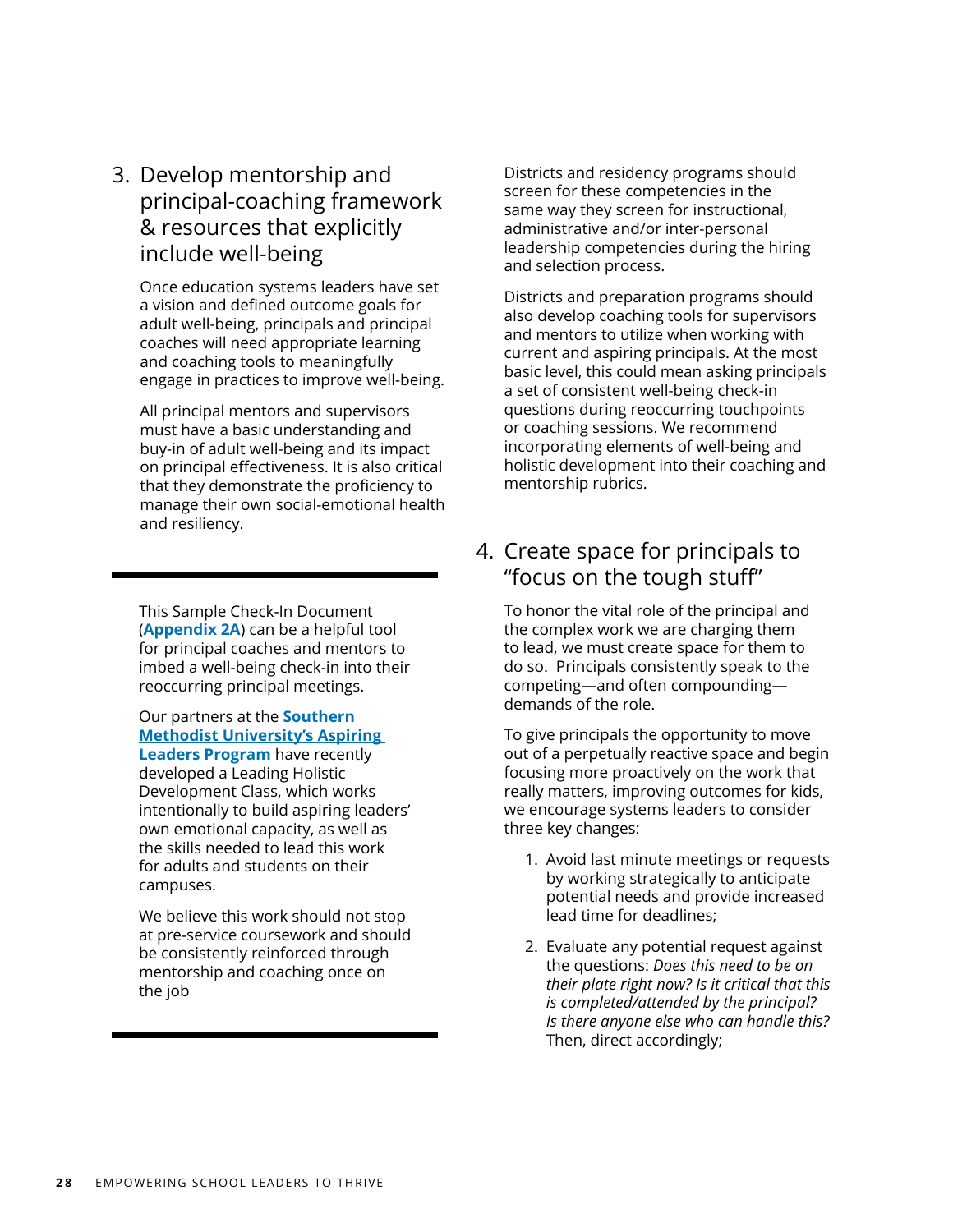3. Actively support principals to prioritize and leverage their teams. We know that these are both skills that take time to develop, and should be reinforced at all points of the leadership pipeline.

Lastly, district can empower principals to get creative with new staffing opportunities to increase their own capacity as their budgets increase in the coming year.

### 5. Provide differentiated development opportunities, particularly on the basis of intersectional identity

We know that leaders' experience in the principalship can look significantly different based on one's race, gender, sexual, religious or intersectional identity, and we believe that systems leaders have a responsibility to ensure that all leaders receive the support they need to thrive in their role. By creating safe opportunities within identity-based affinity groups for principals to work through trauma and towards a place of thriving, districts can begin to close equity gaps from the top.

We encourage our district partners to listen to and lift up the voices of Black and Brown leaders and actively utilize them to create systems-level changes.

The ability to collect and disaggregate data also creates new possibilities for systems leaders to unearth inequities related to the well-being and socialemotional health of different populations. It also makes it easier to identify opportunities to provide differentiated supports targeted specifically towards closing the equity gaps.

Despite our own best efforts to create a well-being curriculum and programming that is inclusive and honors each participants' unique identities, PIC still has work to do as well. Within our own programming, we are conducting a curriculum audit to improve the cultural responsiveness of our curriculum, working to increase facilitator diversity, and incorporating more time for affinity groups, as well as supplemental development opportunities to specifically recognize the unique challenges facing Black and Brown leaders.

It is our goal to share our future learnings as we continue to delve deeper into this important work.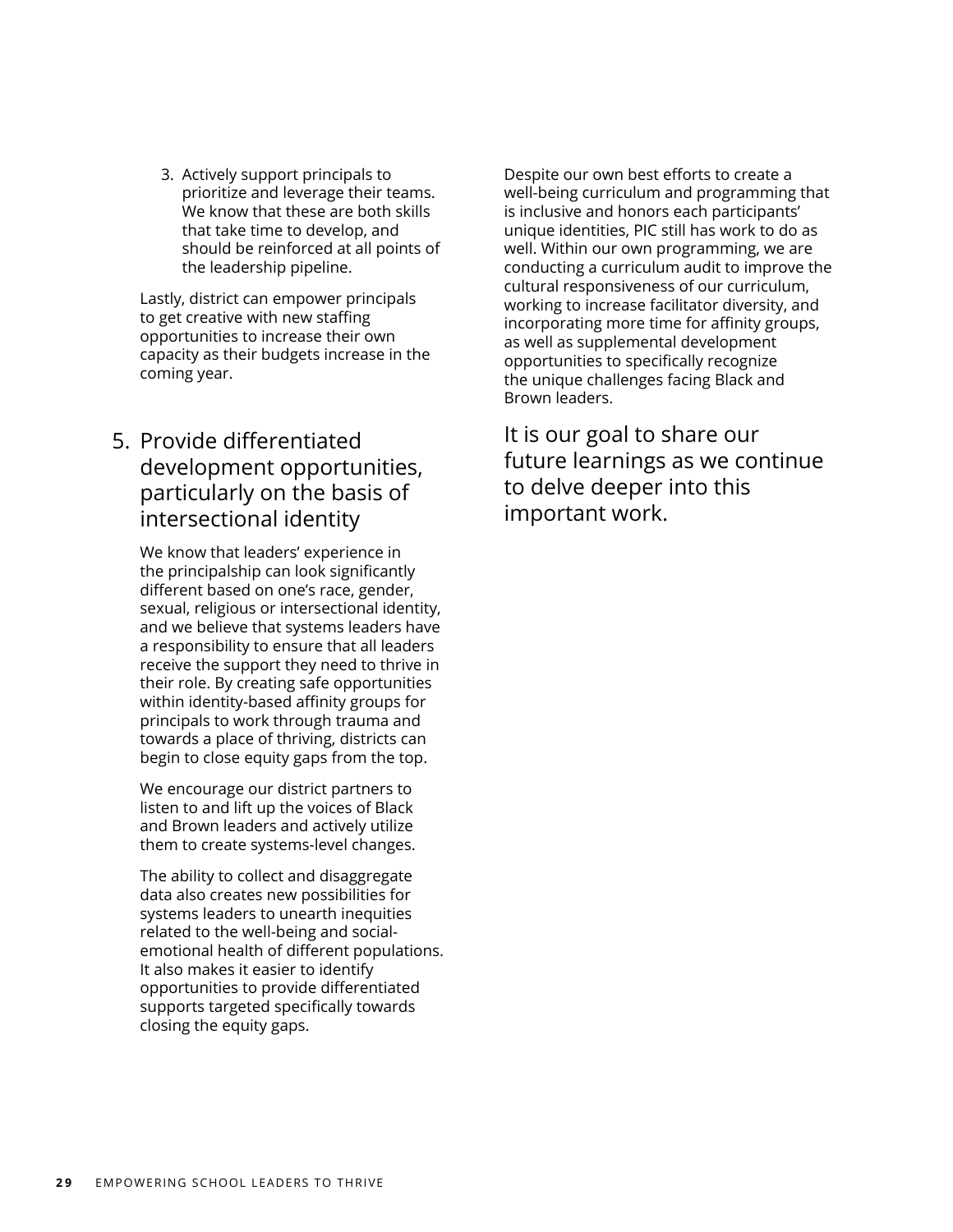# Closing

### The time is now to shift the paradigm of school leadership.

The very purpose of our schools is to prepare students to become well-functioning adults, equipped with the lifelong knowledge and behaviors to contribute to the well-being of themselves and others. To do so, we must look holistically across the system and understand where we are falling short.

While great strides have been made to support our students, we are doing them a disservice by continuing to ignore the holistic needs of the school leaders who serve them. We also recognize there is even greater work to be done in lifting up the voices of Black and Brown leaders so they may have an equitable and necessary space to thrive. In order to move further faster, and to live out any hope of righting inequities and recovering what our society has lost through this pandemic, we call on all of our partners in this work to acknowledge our leaders for more than just their short-term campus results, but rather for their entire humanity.

*That* is how we create the conditions for everyone to thrive.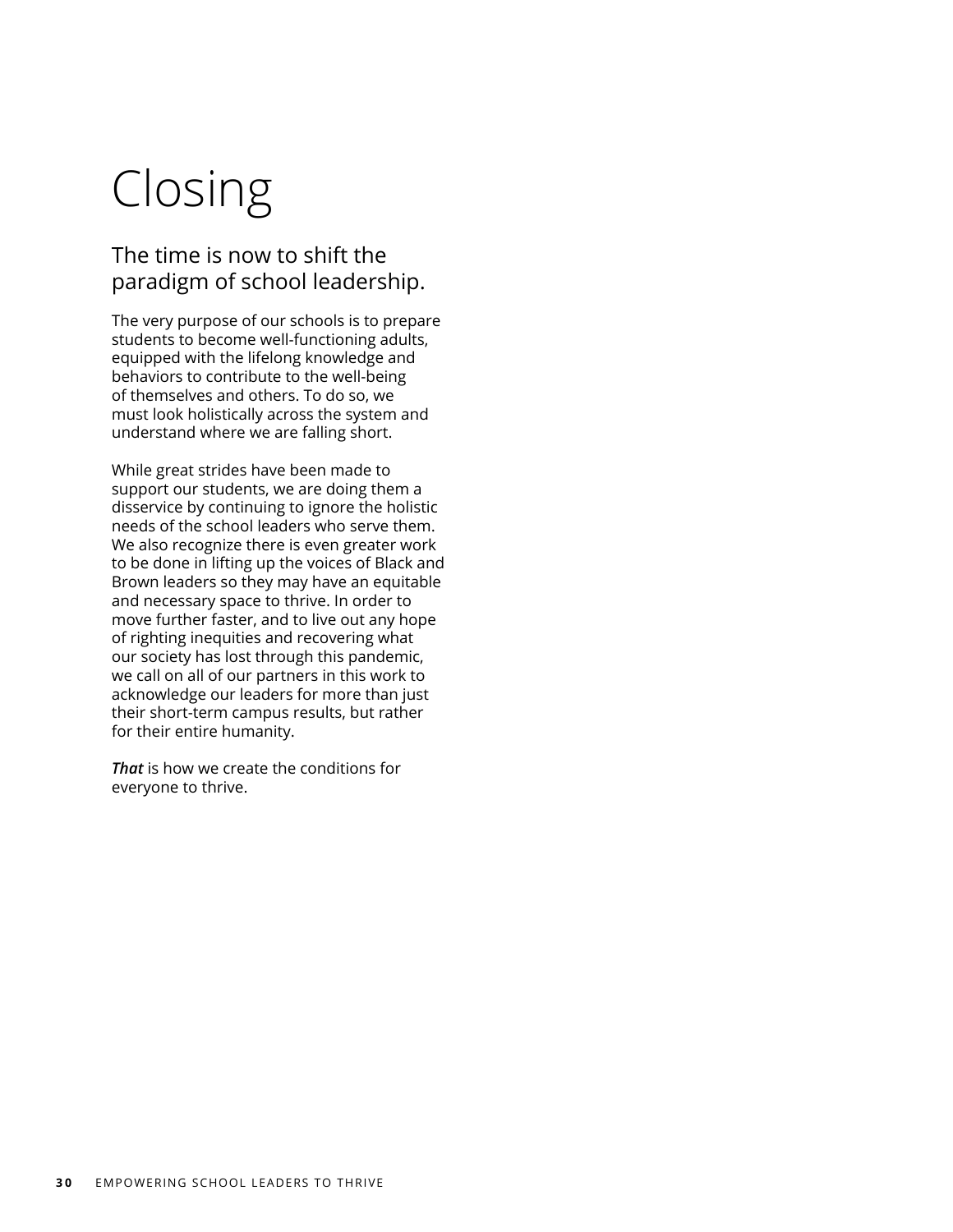### **The Principal Impact Collaborative** supports public school principals to drive impactful change on their campus.

To our PIC principals, thank you for trusting us in this work. To lead a public school in these times takes selflessness and an endless commitment to educating the leaders of our future. We are continually inspired and humbled by each of you and your vulnerability as you engage in this work. Thank you for helping bring the issue of principal well-being to the forefront. By investing time and energy into your own well-being, you are able to lead in your public school communities with wisdom, grace and compassion.

To our district and network partners, thank you for investing in your talented leaders and for protecting the time for them to engage in whole leader professional development. We know external pressures require many tradeoffs, and we are grateful to collaborate and serve your leaders alongside you.

To our educator preparation programs, especially those that collaborated with us to create this report, we appreciate your partnership and look forward to further collaboration, as we all care deeply about the development of school leaders.

To our philanthropic partners and program funders, thank you for investing in PIC as a resource for our local school leaders. You have understood the value of leader wellbeing from the beginning, and this work would not possible without your philanthropic support.

We at PIC know that the topic of leader wellbeing has great depth, and we appreciate the small role we are able to play in the broader landscape. We are grateful for the opportunity to spark greater dialogue, attention, research and investment into this much needed work.

Thank you to each of you taking the time to read this white paper, we hope you will contact our team for further conversations, so we can also learn from your experiences as well.

We believe we will only improve school leader well-being if we work together collectively, so we are eager to continue elevating this work and learning from our communities.

#### **PARTICIPATING DISTRICTS**

Dallas Independent School District Fort Worth Independent School District Garland Independent School District IDEA Public Schools Tarrant County KIPP Texas Public Schools Plano Independent School District Richardson Independent School District Uplift Education

#### **OUR SUPPORTERS & PARTNER ORGANIZATIONS**

Best in Class The Better Together Fund The Byrne Family Foundation The College Football Playoff Foundation The Communities Foundation of Texas The Cotton Bowl Foundation The Harold Simmons Foundation The Hawn Foundation The Kellogg Foundation The Miles Foundation The Rainwater Charitable Foundation The University of North Texas at Dallas The University of North Texas at Dallas Foundation United Way GroundFloor W.W. Caruth, Jr. Fund at Communities Foundation of Texas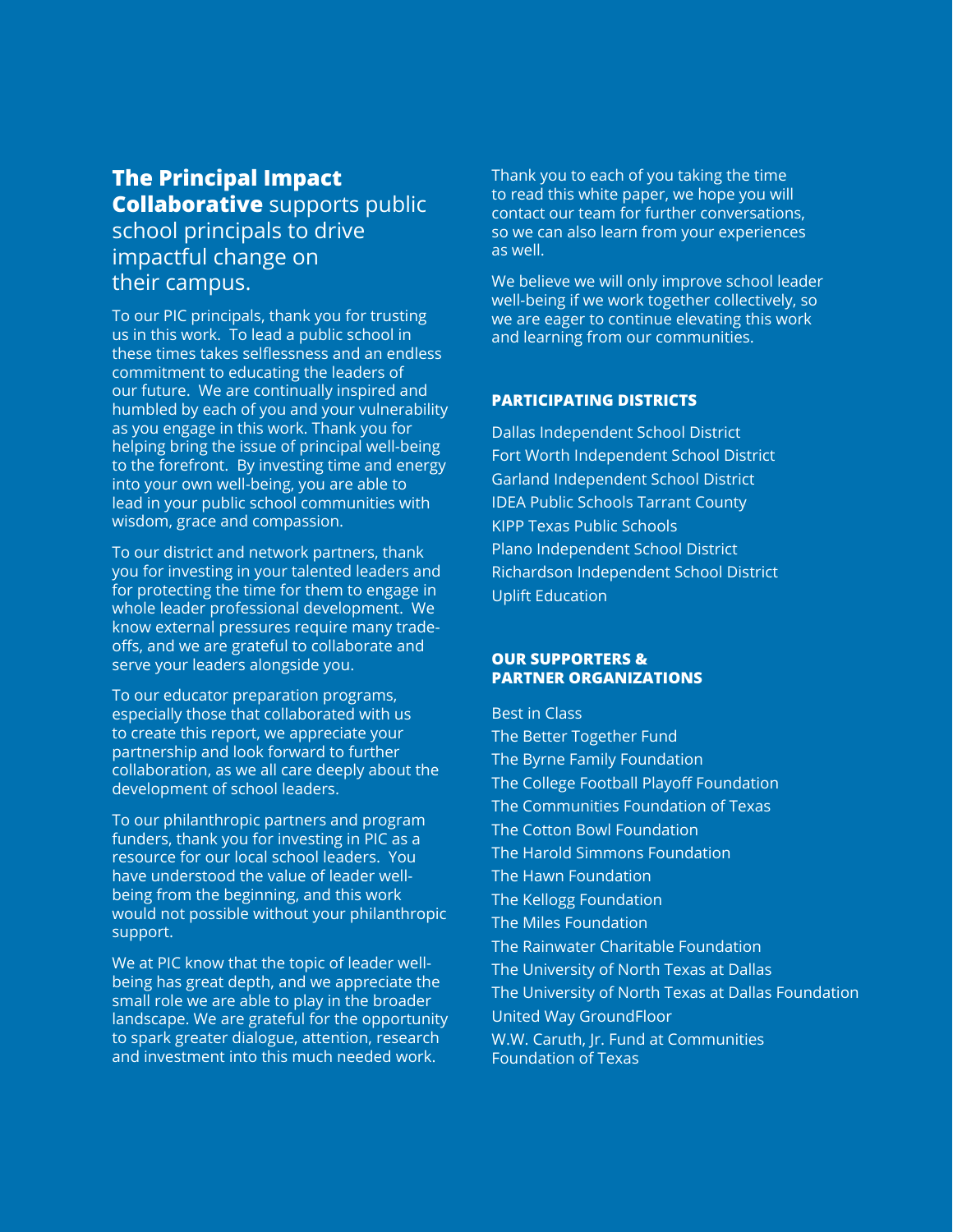### <span id="page-31-0"></span>Notes

- 1. Emma Dorn, Bryan Hancock, Jimmy Sarakatsannis, and Ellen Viruleg, "Covid-19 and learning loss disparities grow and students need help." (McKinsey & Company, 2021), [https://www.mckinsey.com/](https://www.mckinsey.com/industries/public-and-social-sector/our-insights/covid-19-and-learning-loss-disparities-grow-and-students-need-help) [industries/public-and-social-sector/our-insights/](https://www.mckinsey.com/industries/public-and-social-sector/our-insights/covid-19-and-learning-loss-disparities-grow-and-students-need-help) [covid-19-and-learning-loss-disparities-grow-and](https://www.mckinsey.com/industries/public-and-social-sector/our-insights/covid-19-and-learning-loss-disparities-grow-and-students-need-help)[students-need-help.](https://www.mckinsey.com/industries/public-and-social-sector/our-insights/covid-19-and-learning-loss-disparities-grow-and-students-need-help)
- 2. APA 2021 Public Opinion Poll: Topline Results (American Psychiatric Association, March 2021), [APA Public Opinion Poll - 2021 Annual Meeting](https://www.psychiatry.org/newsroom/apa-public-opinion-poll-2021-annual-meeting)  [\(psychiatry.org\)](https://www.psychiatry.org/newsroom/apa-public-opinion-poll-2021-annual-meeting).
- 3. Erica Hutchins Coe & Kana Enomoto, "Returning to Resilience: The Impact of Covid-19 on mental health and substance use." (McKinsey & Company, 2021), The impact of COVID-19 on mental health | [McKinsey](https://www.mckinsey.com/industries/healthcare-systems-and-services/our-insights/returning-to-resilience-the-impact-of-covid-19-on-behavioral-health).
- 4. Hailly T.N. Korman, Bonnie O'Keefe, & Matt Repka, "Missing the Margins: Estimating the Scale of the Covid-19 Attendance Crisis." (Bellweather Education Parthers, October 2020). Missing in the Margins: [Estimating the Scale of the COVID-19 Attendance](https://bellwethereducation.org/publication/missing-margins-estimating-scale-covid-19-attendance-crisis#Introduction)  [Crisis | Bellwether Education Partners.](https://bellwethereducation.org/publication/missing-margins-estimating-scale-covid-19-attendance-crisis#Introduction)
- 5. Melissa Kay Diliberti, Julia H. Kaufman, "Will This School Year Be Another Casualty of the Pandemic? Key findings from the American Educator Panels Fall 2020 Covid-19 Surveys." (Rand Corporation, 2020), [Will This School Year Be Another Casualty of the](https://www.rand.org/pubs/research_reports/RRA168-4.html)  [Pandemic? Key Findings from the American Educator](https://www.rand.org/pubs/research_reports/RRA168-4.html)  [Panels Fall 2020 COVID-19 Surveys | RAND.](https://www.rand.org/pubs/research_reports/RRA168-4.html)
- 6. Elizabeth D. Steiner, Ashley Woo, "Job-Related Stress Threatens the Teacher Supply: Key Findings from the 2021 State of the U.S. Teacher Survey." (Rand Corporation, 2021), [Job-Related Stress Threatens the](https://www.rand.org/pubs/research_reports/RRA1108-1.html)  [Teacher Supply: Key Findings from the 2021 State of](https://www.rand.org/pubs/research_reports/RRA1108-1.html)  [the U.S. Teacher Survey | RAND](https://www.rand.org/pubs/research_reports/RRA1108-1.html).
- Julia Kaufman and Melissa Diliberti, "Teachers are not all right: How the Covid-19 pandemic is taking a toll on the nation's teachers." (The Evidence Project at the Consortium for Policy Research in Education, January 2021). [ep\\_teachers\\_synthesis.pdf \(crpe.org\)](https://www.crpe.org/sites/default/files/ep_teachers_synthesis.pdf)
- 8. Jenee Henry Wood & Jeff Wetzler, "Harnessing Tensions: A Both/And Approach to School Recovery and Reinvention" (Transcend Education, February 2021). [Harnessing Tensions\\_20210212.pdf - Google](https://drive.google.com/file/d/16W5sqqk1u6CeNYXc-BGYsLnj2Dn5lTxx/view)  **[Drive](https://drive.google.com/file/d/16W5sqqk1u6CeNYXc-BGYsLnj2Dn5lTxx/view)**
- 9. Wendy K. Smith, Marianne W. Lewis, and Michael L. Tushman, "'Both/And' Leadership." (Harvard Business Review, May 2016), ["Both/And" Leadership \(hbr.org\).](https://hbr.org/2016/05/both-and-leadership)
- 10. "Effectively Leading Through Paradox: A Pivotal Role for Wellbeing," Be Well Lead Well Research Insights. (Wisdom Works Group, Inc. 2021). [BeWellLeadWell-Research-](https://www.bewellleadwell.com/wp-content/uploads/2021/06/BeWellLeadWell-Research-Insights-Paradoxical-Leadership-Report-2021.pdf)[Insights-Paradoxical-Leadership-Report-2021.pdf](https://www.bewellleadwell.com/wp-content/uploads/2021/06/BeWellLeadWell-Research-Insights-Paradoxical-Leadership-Report-2021.pdf);
- 11. Julia Mahfouz, Mark T. Greenberg, & Amanda Rodriguez, "Principals' Social and Emotional Competence: A Key Factor for Creating Caring Schools." (The Pennsylvania State University, October 2019). <u>PSU-Principals-</u> [Brief-103119.pdf](https://www.prevention.psu.edu/uploads/files/PSU-Principals-Brief-103119.pdf)
- 12. "Effectively Leading Through Paradox: A Pivotal Role for Wellbeing," Be Well Lead Well Research Insights. (Wisdom Works Group, Inc. 2021). [BeWellLeadWell-Research-](https://www.bewellleadwell.com/wp-content/uploads/2021/06/BeWellLeadWell-Research-Insights-Paradoxical-Leadership-Report-2021.pdf)[Insights-Paradoxical-Leadership-Report-2021.pdf](https://www.bewellleadwell.com/wp-content/uploads/2021/06/BeWellLeadWell-Research-Insights-Paradoxical-Leadership-Report-2021.pdf); Julia Mahfouz, Mark T. Greenberg, & Amanda Rodriguez, "Principals' Social and Emotional Competence: A Key Factor for Creating Caring Schools." (The Pennsylvania State University, October 2019). **[PSU-Principals-](https://www.prevention.psu.edu/uploads/files/PSU-Principals-Brief-103119.pdf)**[Brief-103119.pdf](https://www.prevention.psu.edu/uploads/files/PSU-Principals-Brief-103119.pdf)
- 13. Jason A. Grissom, Enna Egalite, & Constance A. Lindsay, "How Principals Affect Students and Schools: A Systematic Synthesis of Two Decades of Research." (The Wallace Foundation, New York: February 2021). How Principals [Affect Students and Schools: A Systematic Synthesis of](https://www.wallacefoundation.org/knowledge-center/pages/how-principals-affect-students-and-schools-a-systematic-synthesis-of-two-decades-of-research.aspx)  [Two Decades of Research | The Wallace Foundation](https://www.wallacefoundation.org/knowledge-center/pages/how-principals-affect-students-and-schools-a-systematic-synthesis-of-two-decades-of-research.aspx)
- 14. Joseph A. Durlak, Roger P. Weissberg, Allison B. Dymnicki, Rebecca D. Taylor, & Kriston B. Schellinger, "Impact of Enhancing Students' Social Emotional Learning: A Meta-Analysis of School-Based Universal Interventions." (The Collaborative for Academic, Social, and Emotional Learning (CASEL), Child Development: 82(1): 405–432., 2011). [meta-analysis-child-development-1.pdf \(casel.org\)](https://casel.org/wp-content/uploads/2016/01/meta-analysis-child-development-1.pdf)
- 15. End-of-Year Principal Survey, Cohort 2019 & Cohort 2020 (Principal Impact Collaborative, May 2021). Questions: To what extent do you feel like you have made progress in the following areas since starting PIC? (Scale of 1-7, % selecting top 2); Have you noticed any improvements in your health since starting PIC? (Select all that apply, % selecting 'less job related stress'), n=36.
- 16. End-of-Year Staff Survey, Cohort 2019 & Cohort 2020 (Principal Impact Collaborative, May 2021). Questions: To what extent do you feel like your principal has demonstrated each leadership competency in the last 6-12 months? (Scale of 1-7, % selecting top 2); To what extent do you agree with the following statements: morale at my campus has improved this year? (Scale of 1-7, % selecting top 2), n=1323 staff, representative of 36 PIC-led campuses.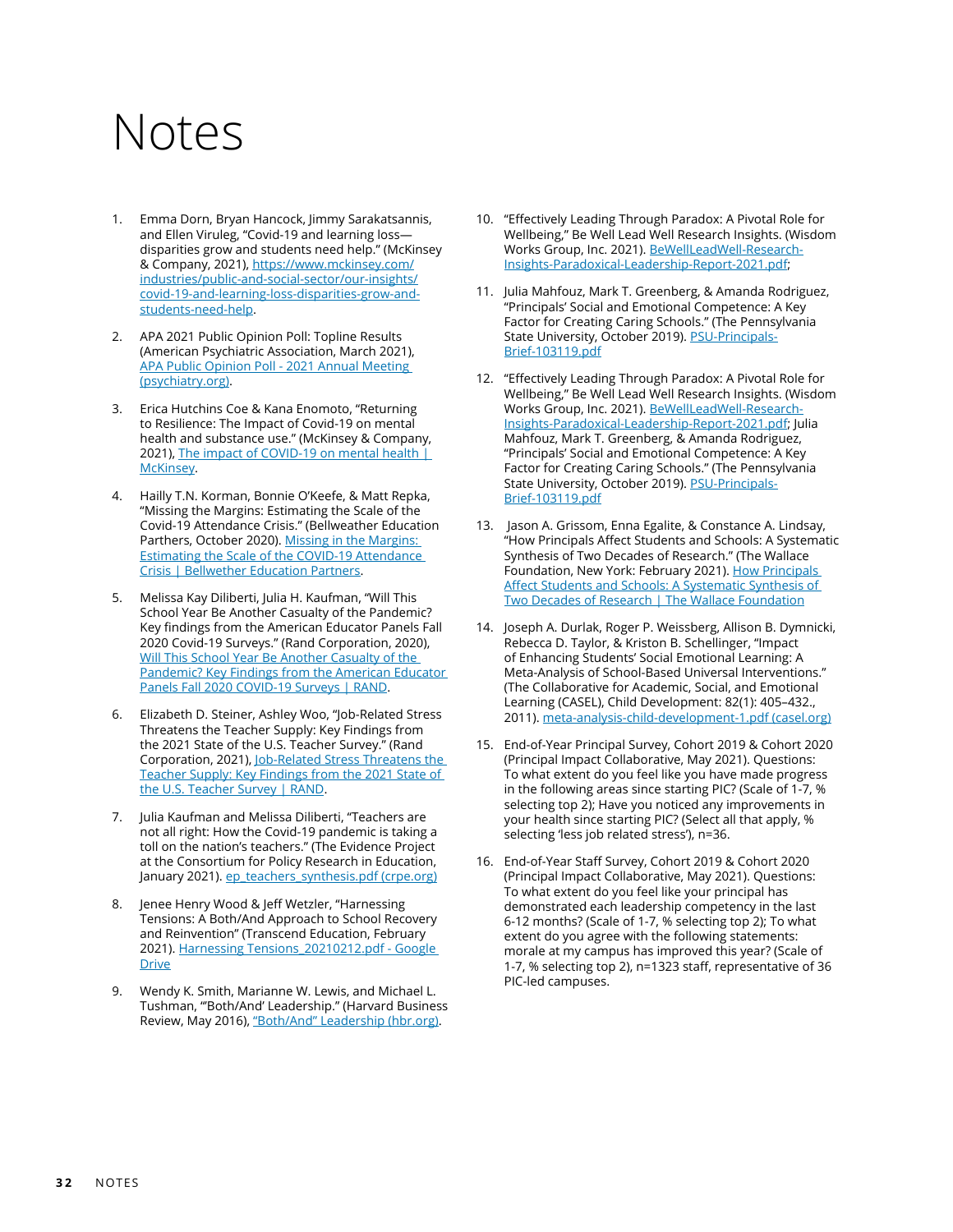- <span id="page-32-0"></span>17. Ed Fuller and Michelle D. Young, "Tenure and Retention of Newly Hired Principals in Texas." (The Texas High School Project Leadership Initiative Issue Brief 1, 2009). **IB 1\_Principal Tenure and Retention** in Texas of Newly Hired Principals 10.8.09 (casciac. [org\);](http://www.casciac.org/pdfs/ucea_tenure_and_retention_report_10_8_09.pdf) Constance A. Lindsay & Cassandra M.D. Hart, "Exposure to Same-Race Teachers and Student Disciplinary Outcomes for Black Students in North Carolina." (Education Evaluation and Policy Analysis, 2017). [exposure\\_to\\_same-race\\_teachers\\_and\\_](https://poverty.ucdavis.edu/sites/main/files/file-attachments/exposure_to_same-race_teachers_and_student.pdf) [student.pdf \(ucdavis.edu\)](https://poverty.ucdavis.edu/sites/main/files/file-attachments/exposure_to_same-race_teachers_and_student.pdf); Anna J. Egalite, Brian Kisida, and Marcus A. Winters, "Representation in the Classroom: The Effect of Own-Race Teacher Assignment on Achievement." (Economics of Education Review, 2015).
- 18. 2019 DFW Principal Pipeline Analysis (The Commit Partnership, Best In Class & Bain & Co, 2019), n=1024.
- 19. Baseline Principal Survey, Cohort 2021 (Principal Impact Collaborative, May 2021). Question: In the past year, what have been your primary sources of stress? (Select all that apply, % selecting managing adult culture) n=30.
- 20. 2021 Best In Class Annual Principal Survey: qualitative focus group findings, (Best In Class & Educate Texas, 2021). 2 focus groups, n=5.
- 21. End-of-Year Principal Survey, Cohort 2019 & Cohort 2020 (Principal Impact Collaborative, May 2021). Question: In the past year, what have been your primary sources of stress? (Select all that apply, % selecting managing adult culture) n=36.
- 22. Jason A. Grissom, Luis A. Rodriguez, & Emily C. Kern, "Teacher and Principal Diversity and the Representation of Students of Color in Gifted Programs: Evidence from National Data." (Vanderbilt University, University of Chicago Press, 2017). [teacher\\_principal\\_diversity\\_gifted.pdf \(vanderbilt.](https://my.vanderbilt.edu/jasongrissom/files/2012/05/teacher_principal_diversity_gifted.pdf) [edu\)](https://my.vanderbilt.edu/jasongrissom/files/2012/05/teacher_principal_diversity_gifted.pdf)
- 23. Average principal stress levels are collected monthly by PIC using the research-based Perceived Stress [Scale](https://www.sprc.org/system/files/private/event-training/Penn%20College%20-%20Perceived%20Stress%20Scale.pdf) (PSS), developed by Sheldon Cohen (1983). All PIC principals receive an electronic PSS survey each month, to be completed within 5 days of receipt.
- 24. Desiree Carver-Thomas, "Diversifying the Teaching Profession: How to Recruit and Retain Teachers of Colors." (The Learning Policy Institute, April 2018). [https://learningpolicyinstitute.org/product/](https://learningpolicyinstitute.org/product/diversifying-teaching-profession-report) [diversifying-teaching-profession-report](https://learningpolicyinstitute.org/product/diversifying-teaching-profession-report)
- 25. Davis Dixon, Ashley Griffin, and Mark Teoh, "If You Listen, We Will Stay: Why Teachers of Color Leave and How to Disrupt Teacher Turnover." (Teach Plus and The Education Trust, September 2019) [https://teachplus.org/sites/](https://teachplus.org/sites/default/files/downloads/teachers_of_color_retention_.pdf) [default/files/downloads/teachers\\_of\\_color\\_retention\\_.pdf](https://teachplus.org/sites/default/files/downloads/teachers_of_color_retention_.pdf)
- 26. Be Well Lead Well® Framework of Thriving™. Developed by Dr. Renee Moorefield & Dr. David Moorefield, Wisdom Works Inc. [www.bewellleadwell.com](https://www.bewellleadwell.com/); PIC works specifically with trained Wisdom Works facilitator, LeeAnn **Mallory**
- 27. Jenee Henry Wood & Jeff Wetzler, "Harnessing Tensions: Reflection Guide" (Transcend Education, February 2021). [Six Tensions Reflection\\_20210212.pdf - Google Drive](https://drive.google.com/file/d/102Tw7lpZqm5KR6RT2o-QzTfn4jXeUw3L/view)
- 28. EdWeek Research Center, Nationally Representative Educator Survey, May 2020, Administrator n=447. [Educator Morale, School Job Applicants Declining, Survey](https://www.edweek.org/teaching-learning/educator-morale-school-job-applicants-declining-survey-shows/2020/11)  [Shows \(edweek.org\)](https://www.edweek.org/teaching-learning/educator-morale-school-job-applicants-declining-survey-shows/2020/11)
- 29. National Association of Secondary School Principals, Principal Survey May 2020, n=1020. ["Overwhelmed" and](https://www.nassp.org/news/overwhelmed-and-unsupported-45-percent-of-principals-say-pandemic-conditions-are-accelerating-their-plans-to-leave-the-principalship/)  ["Unsupported," 45 Percent of Principals Say Pandemic](https://www.nassp.org/news/overwhelmed-and-unsupported-45-percent-of-principals-say-pandemic-conditions-are-accelerating-their-plans-to-leave-the-principalship/)  [Conditions Are Accelerating Their Plans to Leave the](https://www.nassp.org/news/overwhelmed-and-unsupported-45-percent-of-principals-say-pandemic-conditions-are-accelerating-their-plans-to-leave-the-principalship/)  [Principalship | NASSP](https://www.nassp.org/news/overwhelmed-and-unsupported-45-percent-of-principals-say-pandemic-conditions-are-accelerating-their-plans-to-leave-the-principalship/)
- 30. Baseline & End-of-Year Staff Survey, Cohort 2019 (Principal Impact Collaborative, May 2019, May 2020, & May 2021). Question: To what extent do you agree with the following statements: morale at my campus has improved this year? (Scale of 1-7, % selecting top 2), n=513 staff, representative of 16 PIC-led